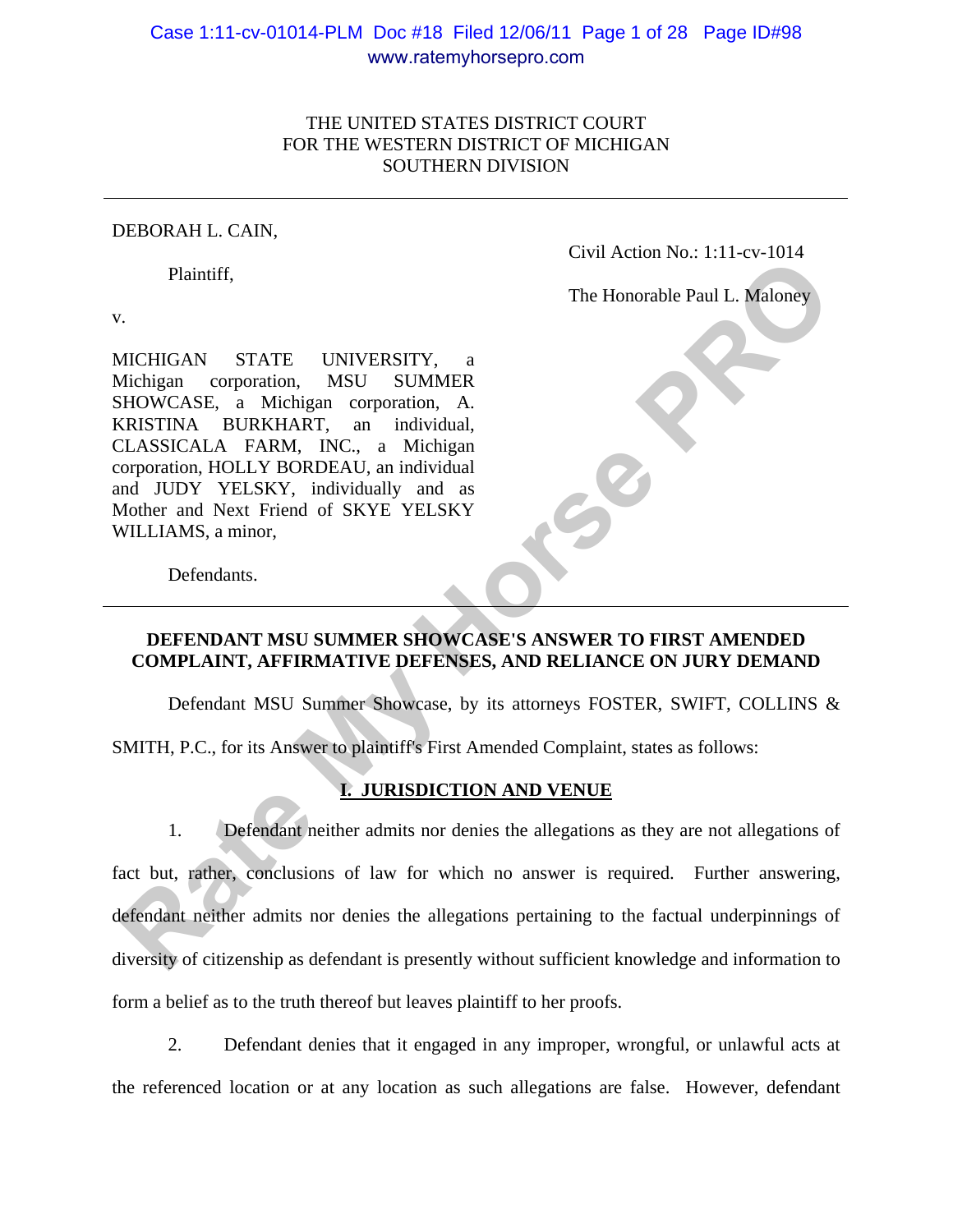### Case 1:11-cv-01014-PLM Doc #18 Filed 12/06/11 Page 2 of 28 Page ID#99 www.ratemyhorsepro.com

admits only that plaintiff was injured on the grounds of the MSU Pavilion for Agriculture and Livestock Education, which is located at 4301 Farm Lane, East Lansing, Michigan.

3. Defendant neither admits nor denies the allegations in paragraph 3 as they state conclusions of law, not allegations of fact, for which no answer is required. Further answering, defendant neither admits nor denies the allegations as defendant is presently without sufficient knowledge and information to form a belief as to the truth but leaves plaintiff to her proofs.

#### **II. PARTIES**

4. Defendant neither admits nor denies the allegations as it is without sufficient knowledge and information to form a belief as to the truth thereof but leaves plaintiff to her proofs.

5. Defendant denies the allegations as they are false; in fact, the "MSU Summer Showcase" is not a corporate entity. However, the referenced address does apply to the "Michigan State University Horse Teaching and Research Center," which played a role in organizing the show; this is not a corporate entity, either. Examples of any not ancelanous of their for states to the the state in Figure. Then the theorem and the tem anti-<br> **RETARTIES**<br> **RATERS**<br> **RATERS**<br> **RATERS**<br> **RATERS**<br> **RATERS**<br> **RATERS**<br> **RATERS**<br> **RATERS**<br> **RATERS**<br> **RAT** 

6. Defendant neither admits nor denies the allegations as it is without sufficient knowledge and information to form a belief as to the truth thereof and because these allegations are not directed to this defendant, MSU Summer Showcase, but leaves plaintiff to her proofs.

7. Defendant neither admits nor denies the allegations as it is without sufficient knowledge and information to form a belief as to the truth thereof and because these allegations are not directed to this defendant, MSU Summer Showcase, but leaves plaintiff to her proofs.

8. Defendant neither admits nor denies the allegations as it is without sufficient knowledge and information to form a belief as to the truth thereof and because these allegations are not directed to this defendant, MSU Summer Showcase, but leaves plaintiff to her proofs.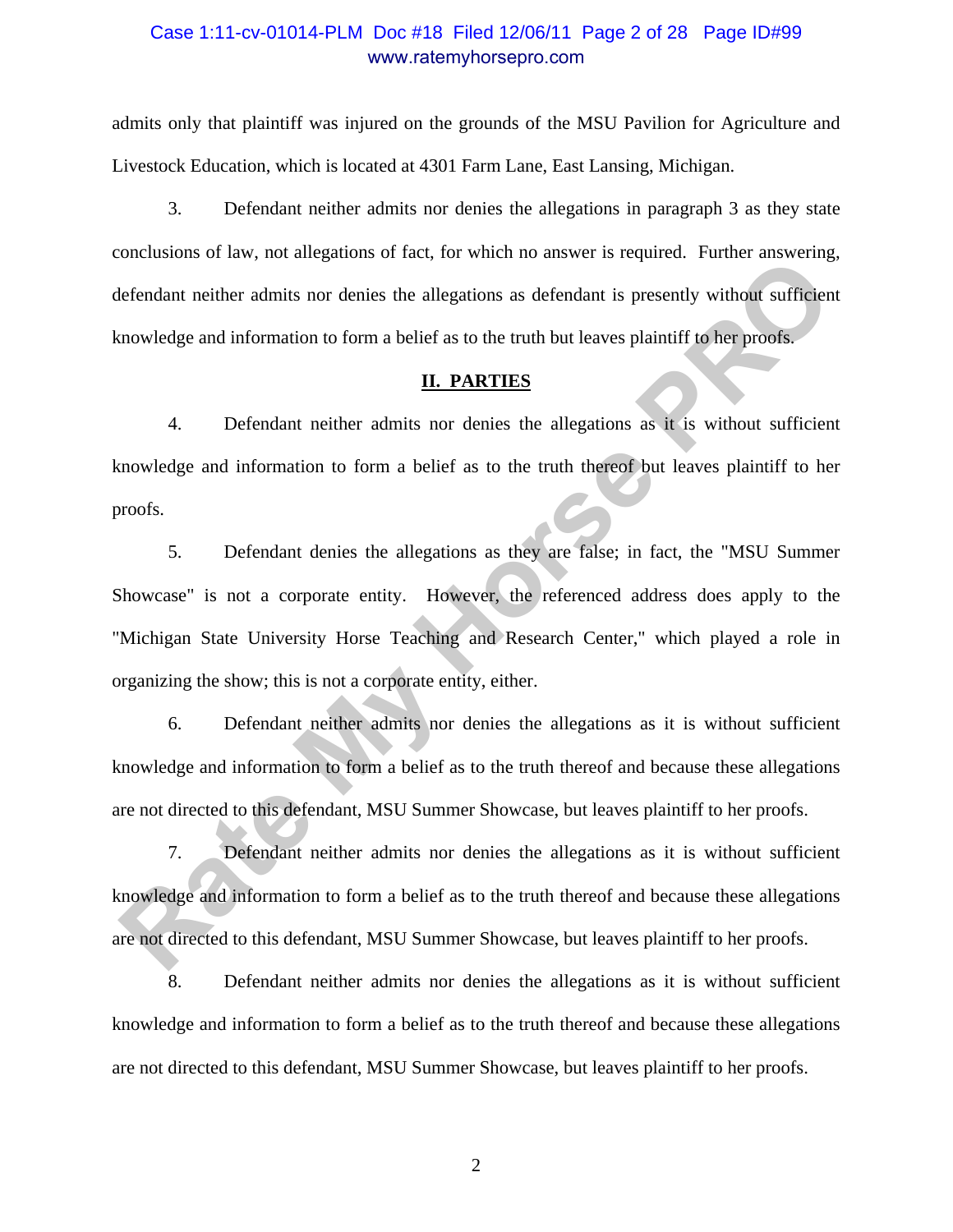### Case 1:11-cv-01014-PLM Doc #18 Filed 12/06/11 Page 3 of 28 Page ID#100 www.ratemyhorsepro.com

9. Defendant neither admits nor denies the allegations as it is without sufficient knowledge and information to form a belief as to the truth thereof and because these allegations are not directed to this defendant, MSU Summer Showcase, but leaves plaintiff to her proofs.

10. Defendant neither admits nor denies the allegations as it is without sufficient knowledge and information to form a belief as to the truth thereof and because these allegations are not directed to this defendant, MSU Summer Showcase, but leaves plaintiff to her proofs.

11. Defendant neither admits nor denies the allegations as it is without sufficient knowledge and information to form a belief as to the truth thereof and because these allegations are not directed to this defendant, MSU Summer Showcase, but leaves plaintiff to her proofs.

#### **III. COMMON ALLEGATIONS**

12. Defendant neither admits nor denies the allegations as it is without sufficient knowledge and information to form a belief as to the truth thereof and because these allegations are not directed to this defendant, MSU Summer Showcase, but leaves plaintiff to her proofs. **Rate Constrainer in the Constrainer Constrainer in the Constrainer increase the mass in the mass in the mass in the mass can be a mass constructed constrained mean to a mass and information to form a belief as to the trut** 

13. Defendant neither admits nor denies the allegations as it is without sufficient knowledge and information to form a belief as to the truth thereof and because these allegations are not directed to this defendant, MSU Summer Showcase, but leaves plaintiff to her proofs.

14. Defendant neither admits nor denies the allegations as it is without sufficient knowledge and information to form a belief as to the truth thereof and because these allegations are not directed to this defendant, MSU Summer Showcase, but leaves plaintiff to her proofs.

15. Defendant neither admits nor denies the allegations as it is without sufficient knowledge and information to form a belief as to the truth thereof and because these allegations are not directed to this defendant, MSU Summer Showcase, but leaves plaintiff to her proofs.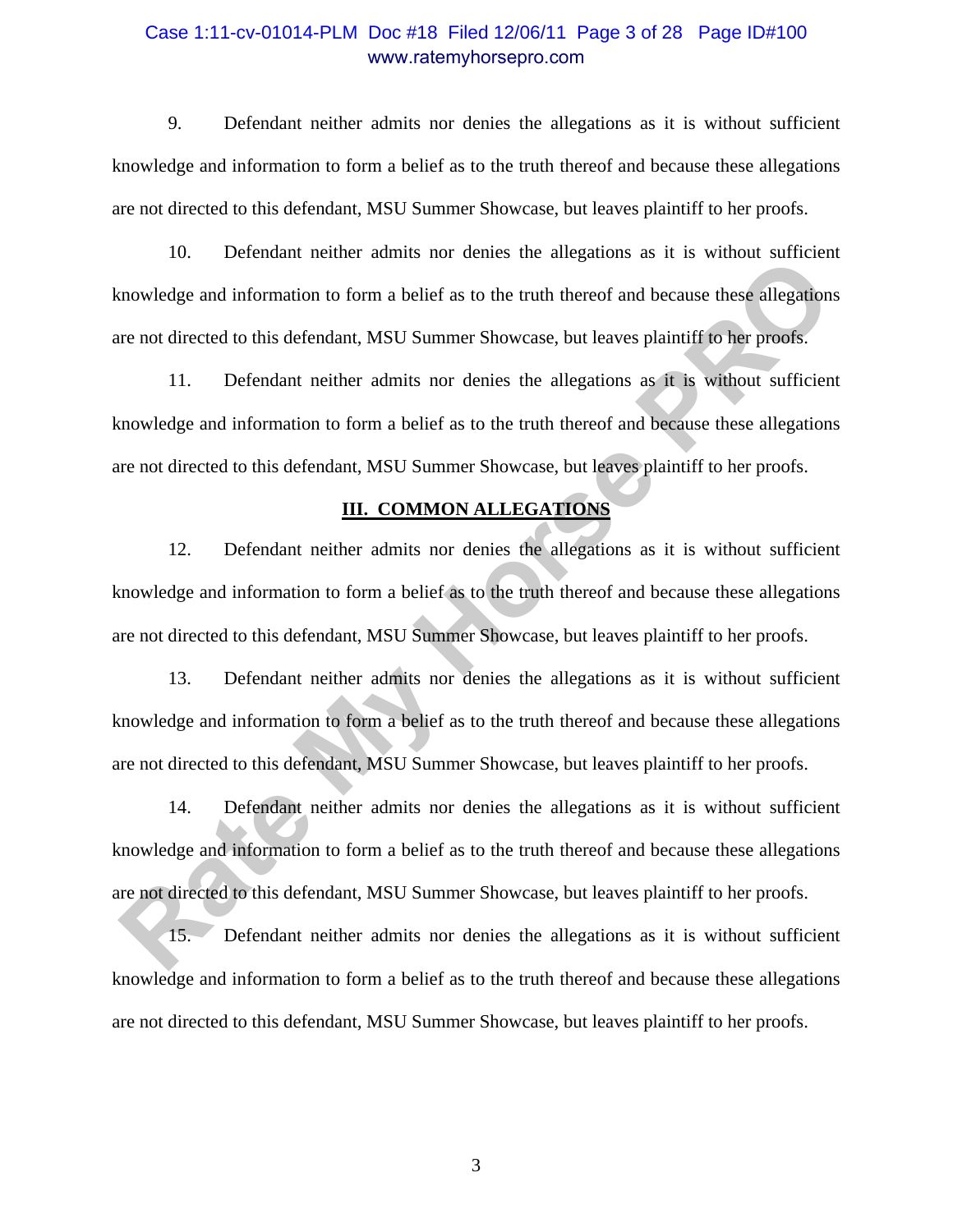### Case 1:11-cv-01014-PLM Doc #18 Filed 12/06/11 Page 4 of 28 Page ID#101 www.ratemyhorsepro.com

16. Defendant neither admits nor denies the allegations as it is without sufficient knowledge and information to form a belief as to the truth thereof and because these allegations are not directed to this defendant, MSU Summer Showcase, but leaves plaintiff to her proofs.

17. Defendant neither admits nor denies the allegations as it is without sufficient knowledge and information to form a belief as to the truth thereof and because these allegations are not directed to this defendant, MSU Summer Showcase, but leaves plaintiff to her proofs.

18. Defendant neither admits nor denies the allegations as it is without sufficient knowledge and information to form a belief as to the truth thereof, but leaves plaintiff to her proofs. Further answering, defendant was unaware of such any such history. 17. Lockmann header wantes and a collect at the protokon with the movelledge and information to form a belief as to the truth thereof and because these allegations are not directed to this defendant. MSU Summer Showcase, b

19. Defendant neither admits nor denies the allegations as it is without sufficient knowledge and information to form a belief as to the truth thereof and because these allegations are not directed to this defendant, MSU Summer Showcase, but leaves plaintiff to her proofs.

20. Defendant neither admits nor denies the allegations as it is without sufficient knowledge and information to form a belief as to the truth thereof and because these allegations are not directed to this defendant, MSU Summer Showcase, but leaves plaintiff to her proofs.

21. Defendant neither admits nor denies the allegations as it is without sufficient knowledge and information to form a belief as to the truth thereof and because these allegations are not directed to this defendant, MSU Summer Showcase, but leaves plaintiff to her proofs.

22. Defendant neither admits nor denies the allegations as it is without sufficient knowledge and information to form a belief as to the truth thereof and because these allegations are not directed to this defendant, MSU Summer Showcase, but leaves plaintiff to her proofs.

23. Defendant neither admits nor denies the allegations as it is without sufficient knowledge and information to form a belief as to the truth thereof and because these allegations are not directed to this defendant, MSU Summer Showcase, but leaves plaintiff to her proofs.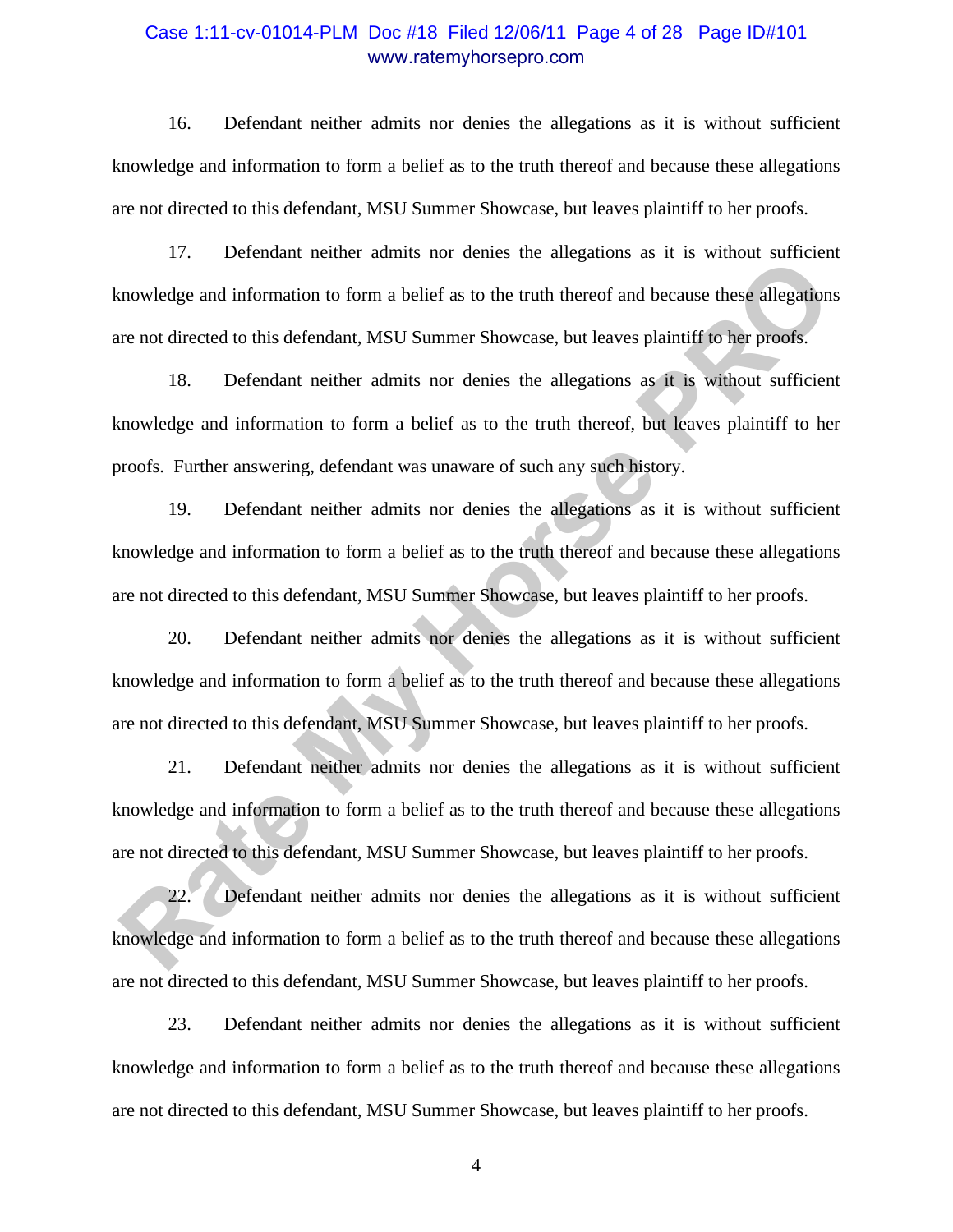### Case 1:11-cv-01014-PLM Doc #18 Filed 12/06/11 Page 5 of 28 Page ID#102 www.ratemyhorsepro.com

24. Defendant neither admits nor denies the allegations as it is without sufficient knowledge and information to form a belief as to the truth thereof and because these allegations are not directed to this defendant, MSU Summer Showcase, but leaves plaintiff to her proofs.

25. Defendant neither admits nor denies the allegations as it is without sufficient knowledge and information to form a belief as to the truth thereof and because these allegations are not directed to this defendant, MSU Summer Showcase, but leaves plaintiff to her proofs.

26. Defendant neither admits nor denies the allegations as it is without sufficient knowledge and information to form a belief as to the truth thereof and because these allegations are not directed to this defendant, MSU Summer Showcase, but leaves plaintiff to her proofs.

27. Defendant neither admits nor denies the allegations as it is without sufficient knowledge and information to form a belief as to the truth thereof and because these allegations are not directed to this defendant, MSU Summer Showcase, but leaves plaintiff to her proofs.

28. Defendant admits only that the "MSU Summer Showcase" horse show was organized in part by the Michigan State University Horse Teaching and Research Center and took place at the MSU Pavilion for Agriculture and Livestock Education in East Lansing, Michigan. Example and information to form a belief as to the truth thereof and because these allegations<br>are not directed to this defendant. MSU Summer Showcase, but leaves plainitf to her proofs.<br>26. Defendant neither admits nor de

29. Admitted, upon information and belief.

30. Defendant admits that show management for the MSU Summer Showcase required competitors (or others on their behalf) to sign documentation that included an entry form. Execution of documentation was also required by the sanctioning entities such as the U. S. Equestrian Federation, U.S. Dressage Federation, and the Arabian Horse Association.

31. Defendant denies the allegations as they are false. Upon information and belief, defendant admits only that a horse ridden by Skye Yelsky Williams named "A Kalisto Baceo"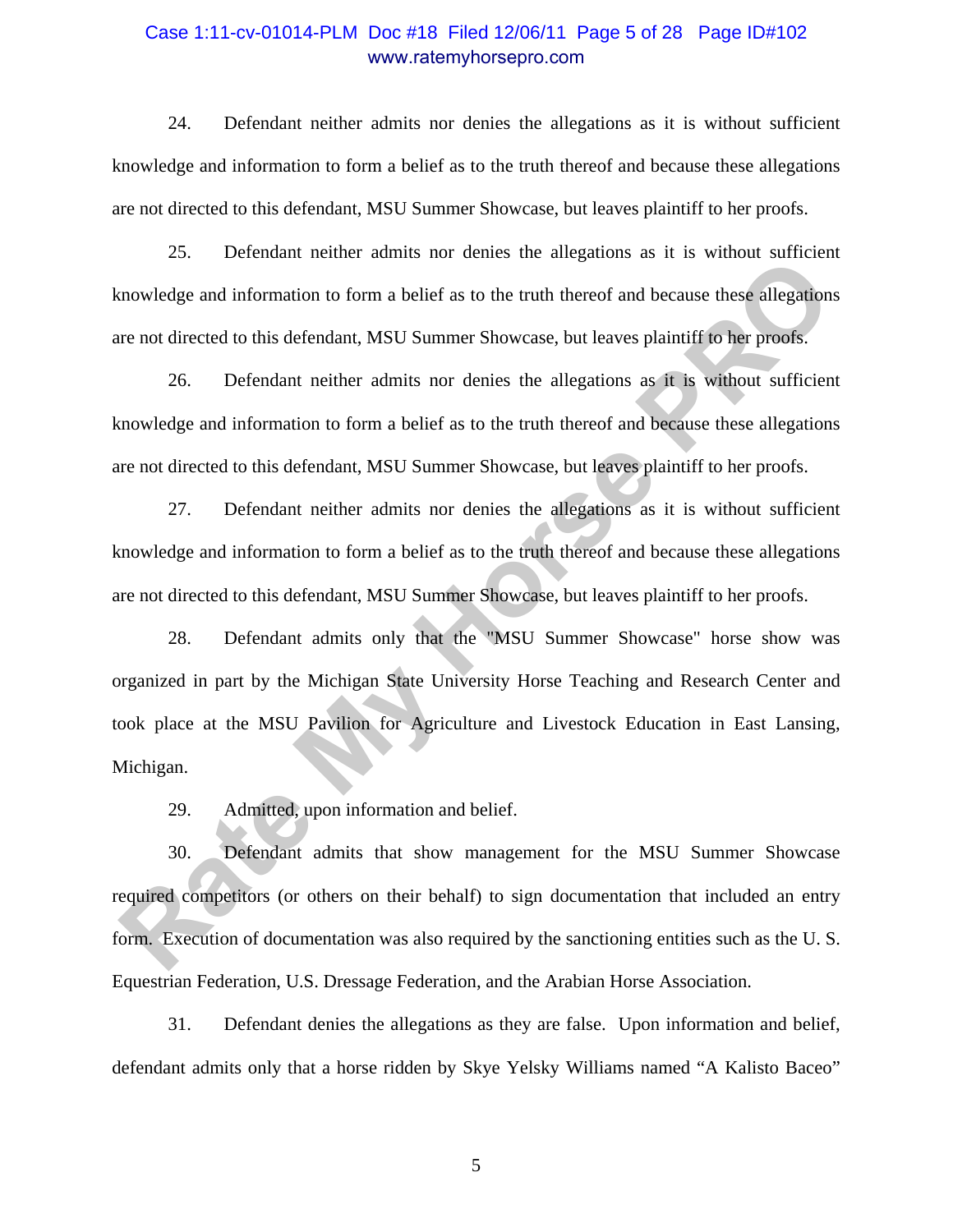### Case 1:11-cv-01014-PLM Doc #18 Filed 12/06/11 Page 6 of 28 Page ID#103 www.ratemyhorsepro.com

was entered in Class No. 48, which was the Arabian Hunter Pleasure JTR 13 & Under class at the MSU Summer Showcase. This class was for purebred Arabians, not Half-Arabians.

32. Defendant denies the allegations, in part, as they are false; defendant believes that the horse at issue was entered in the Arabian Hunter Pleasure JTR 13 & Under class at the MSU Summer Showcase, not a Half-Arabian class. As to the remaining allegations, defendant neither admits nor denies the allegations as it is presently without sufficient knowledge and information to form a belief as to the truth thereof but leaves plaintiff to her proofs. Further, defendant submits that the referenced entry form documents speaks for themselves and are the best evidence of the allegations in paragraph 32. Defendant does not accept and reserves the right to challenge any interpretation of the meaning of the document referenced by plaintiff. Example Thowcase, not a Half-Arabian class. As to the remaining allegations, defendant neither<br>
Summer Showcase, not a Half-Arabian class. As to the remaining allegations, defendant neither<br>
dmits nor denies the allegation

33. Defendant denies the allegations, in part, as they are false; defendant believes that the horse at issue was entered in the Arabian Hunter Pleasure JTR 13 & Under class at the MSU Summer Showcase, not a Half-Arabian class. Defendant submits that the referenced entry form document speaks for itself and is the best evidence of the allegations in paragraph 33. Defendant does not accept and reserves the right to challenge any interpretation of the meaning of the document referenced by plaintiff.

34. Defendant denies the allegations, in part, as they are false; defendant believes that the horse at issue was entered in the Arabian Hunter Pleasure JTR 13 & Under class at the MSU Summer Showcase, not a Half-Arabian class. Defendant submits that the referenced entry form document speaks for itself and is the best evidence of the allegations in paragraph 34. Defendant does not accept and reserves the right to challenge any interpretation of the meaning of the document referenced by plaintiff

35. Defendant denies the allegations, in part, as they are false; defendant believes that the horse at issue was entered in the Arabian Hunter Pleasure JTR 13 & Under class at the MSU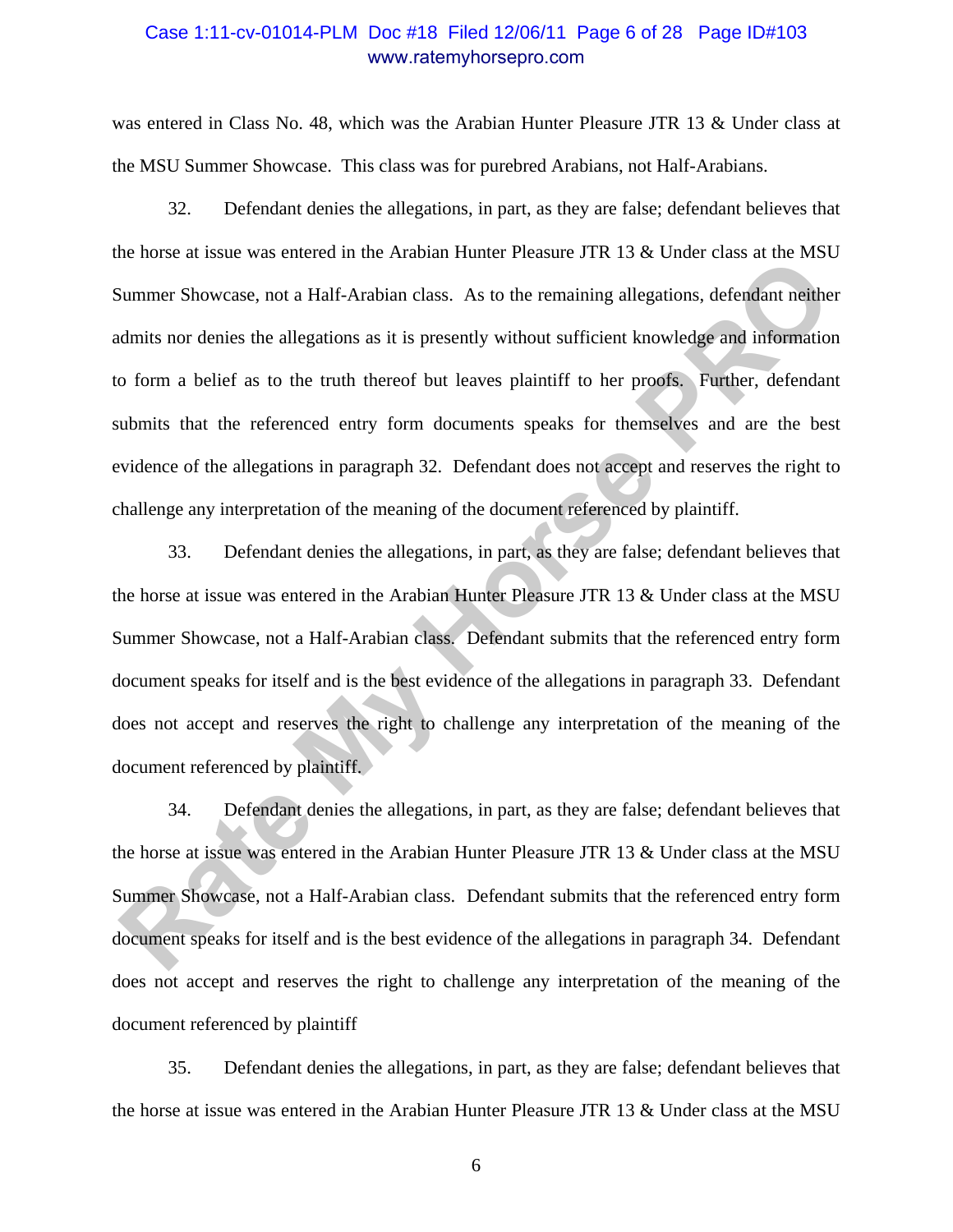### Case 1:11-cv-01014-PLM Doc #18 Filed 12/06/11 Page 7 of 28 Page ID#104 www.ratemyhorsepro.com

Summer Showcase, not a Half-Arabian class. Defendant submits that the referenced entry form document speaks for itself and is the best evidence of the allegations in paragraph 35. Defendant does not accept and reserves the right to challenge any interpretation of the meaning of the document referenced by plaintiff.

36. Defendant neither admits nor denies the allegations as it is without sufficient knowledge and information to form a belief as to the truth thereof but leaves plaintiff to her proofs.

37. Defendant neither admits nor denies the allegations as it is without sufficient knowledge and information to form a belief as to the truth thereof but leaves plaintiff to her proofs.

38. Defendant denies the allegations, in part, as they are false; defendant believes that the horse at issue was entered in the Arabian Hunter Pleasure JTR 13 & Under class at the MSU Summer Showcase, not a Half-Arabian class. Upon information and belief, defendant admits only that Skye Yelsky Williams rode the horse "A Kalisto Baceo" in Arabian Hunter Pleasure JTR 13 & Under."

39. Defendant denies the allegations, in part, as they are false; defendant believes that the horse at issue was entered in the Arabian Hunter Pleasure JTR 13 & Under class at the MSU Summer Showcase, not a Half-Arabian class. Defendant neither admits nor denies the remaining allegations as it is without sufficient knowledge and information to form a belief as to the truth thereof but leaves plaintiff to her proofs. **Rate Associated Complementation** of putations and information to form a belief as to the truth thereof but leaves plaintiff to he proofs.<br> **Rate Associates** and information to form a belief as to the truth thereof but lea

40. Defendant admits that plaintiff was retained to judge the MSU Summer Showcase on July 9, 2010, which would include classes taking place that day. To the extent that the referenced Half-Arabian class took place that day, plaintiff would have been the judge.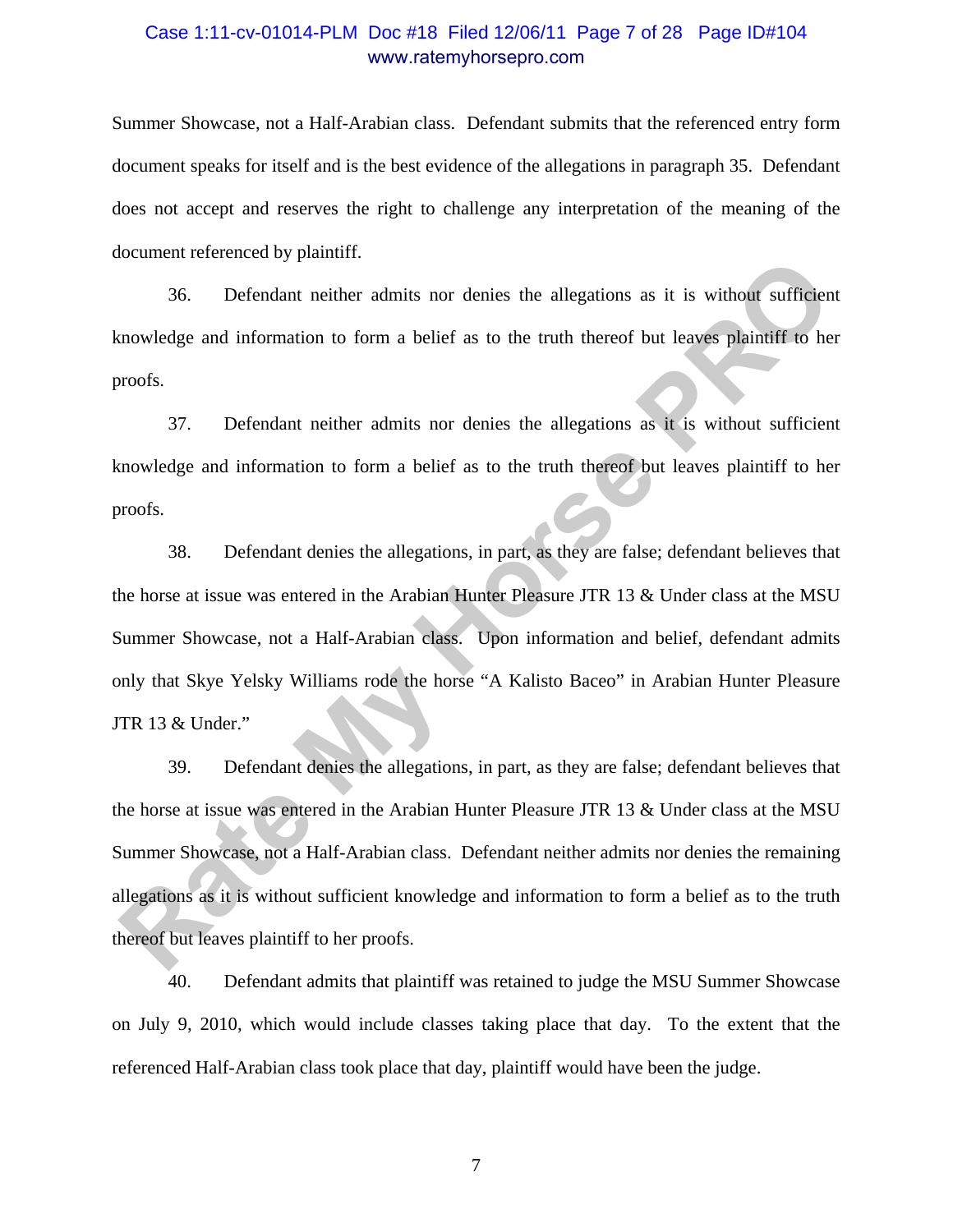### Case 1:11-cv-01014-PLM Doc #18 Filed 12/06/11 Page 8 of 28 Page ID#105 www.ratemyhorsepro.com

41. Defendant denies the allegations as they are false. Defendant believes that Skye Yelsky Williams rode the horse "A Kalisto Baceo" in the Arabian Hunter Pleasure JTR 13  $\&$ Under class at the MSU Summer Showcase, not a Half-Arabian class.

42. Defendant neither admits nor denies the allegations as it is without sufficient knowledge and information to form a belief as to the truth thereof but leaves plaintiff to her proofs.

43. Defendant neither admits nor denies the allegations as it is without sufficient knowledge and information to form a belief as to the truth thereof but leaves plaintiff to her proofs.

44. Defendant neither admits nor denies the allegations as it is without sufficient knowledge and information to form a belief as to the truth thereof but leaves plaintiff to her proofs. **Rate Constrainer Constrainers** and comes the imagination of a reaction structure of the transmoveledge and information to form a belief as to the truth thereof but leaves plaintiff to he roods.<br>
43. Defendant neither admi

45. Defendant neither admits nor denies the allegations as it is without sufficient knowledge and information to form a belief as to the truth thereof but leaves plaintiff to her proofs.

46. Defendant neither admits nor denies the allegations as it is without sufficient knowledge and information to form a belief as to the truth thereof but leaves plaintiff to her proofs.

47. Defendant neither admits nor denies the allegations contained in paragraph 47, referring to "as a direct and proximate result" as they are not allegations of fact but rather conclusions of law for which no answer is required. Further, defendant neither admits nor denies the allegations regarding plaintiff's alleged damages and losses as defendant is without sufficient knowledge and information to form a belief as to the truth thereof but leaves plaintiff to her proofs. Defendant denies the allegations as they are false to the extent that they state, suggest, or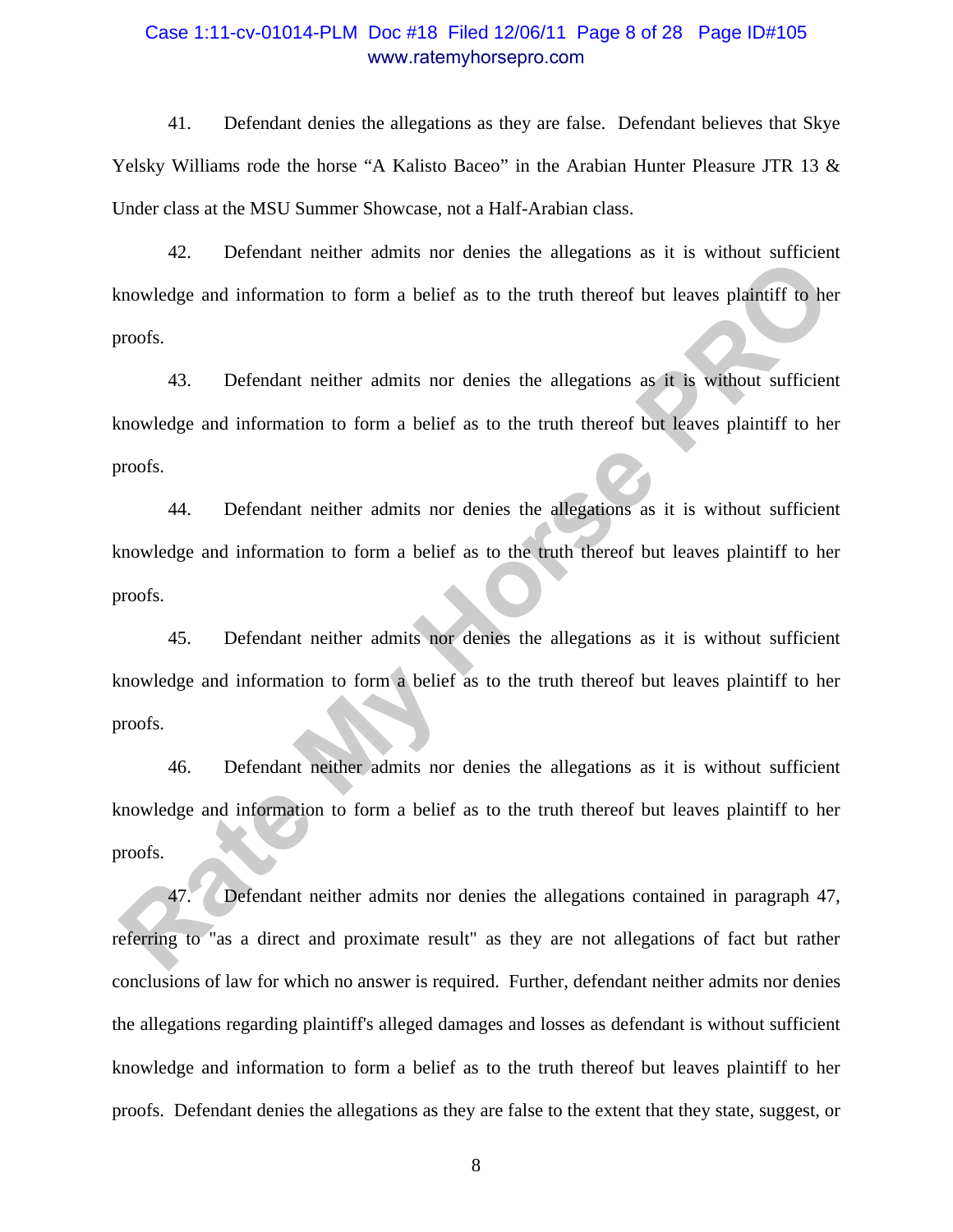### Case 1:11-cv-01014-PLM Doc #18 Filed 12/06/11 Page 9 of 28 Page ID#106 www.ratemyhorsepro.com

infer that this defendant is liable for any alleged damages, breached any duty owed to the plaintiff and/or that defendant is liable in any way.

#### **COUNT I MSU SUMMER SHOWCASE - NEGLIGENCE**

48. Defendant adopts by reference its Answers to paragraphs 1 through 47 of the First Amended Complaint as if fully set forth herein.

49. Defendant neither admits nor denies the allegations contained in paragraph 49, referring to alleged legal duties applicable to the show or its management as they are not allegations of fact but rather conclusions of law for which no answer is required. Further answering, defendant denies the allegations as they are false to the extent that they state, suggest, or infer that defendant violated any legal duties.

50. Defendant neither admits nor denies the allegations contained in paragraph 50, including sub-parts (a) through (e), referring to alleged legal duties and breaches of duties applicable to the show or its management as they are not allegations of fact but rather conclusions of law for which no answer is required. Further answering, defendant denies the allegations as they are false to the extent that they state, suggest, or infer that defendant breached or violated any legal duties. 48. Defendant adopts by reference its Answers to paragraphs 1 through 47 of the First<br>Amended Complaint as if fully set forth herein.<br>49. Defendant neither admits nor denies the allegations contained in paragraph 49<br>eferri

51. Defendant neither admits nor denies the allegations contained in paragraph 51, referring to "as a direct and proximate result of one or more of the foregoing negligent acts and/or omissions of defendant" as they are not allegations of fact but rather conclusions of law for which no answer is required. Further answering, defendant denies the allegations as they are false to the extent that they state, suggest, or infer that defendant violated any legal duties or committed any negligent or unlawful acts or omissions. Finally, defendant neither admits nor denies the allegations regarding plaintiff's alleged damages as defendant is without sufficient knowledge and information to form a belief as to the truth thereof but leaves plaintiff to her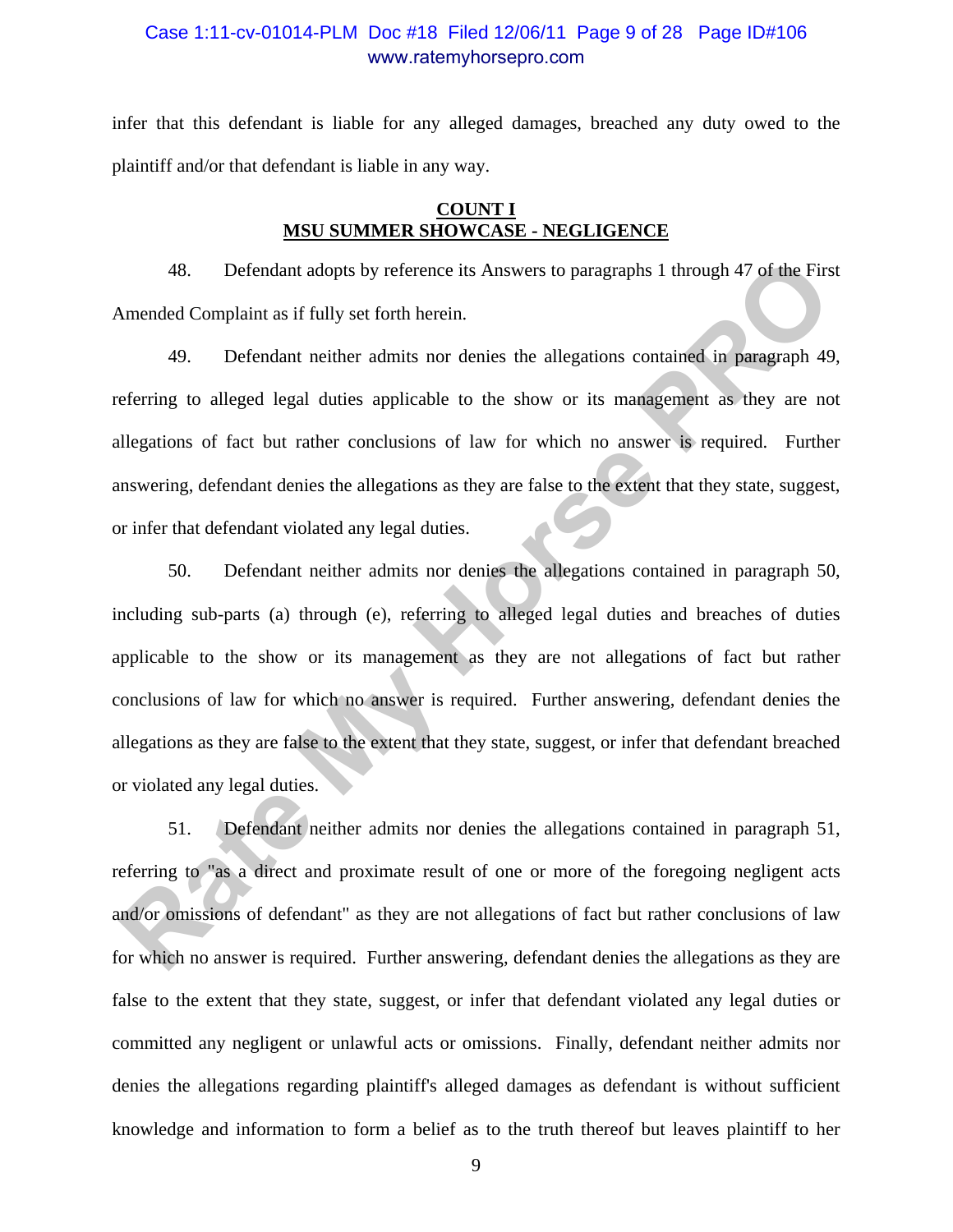### Case 1:11-cv-01014-PLM Doc #18 Filed 12/06/11 Page 10 of 28 Page ID#107 www.ratemyhorsepro.com

proofs; defendant denies the allegations as they are false to the extent that they state, suggest, or infer that this defendant is liable for any alleged damages, breached any duty owed to the plaintiff and/or that defendant is liable in any way.

WHEREFORE, defendant MSU Summer Showcase respectfully requests that this Honorable Court enter an Order dismissing the plaintiff's First Amended Complaint in its entirety and awarding defendant its court costs, including attorney's fees.

#### **COUNT II MSU SUMMER SHOWCASE - EQUINE ACTIVITY LIABILITY ACT**

52. Defendant adopts by reference its Answers to paragraphs 1 through 51 of the First Amended Complaint as if fully set forth herein.

53. Defendant denies the allegations as they are false.

54. Defendant neither admits nor denies the allegations contained in paragraph 54, referring to alleged provisions of the Michigan Equine Activity Liability Act as they are not allegations of fact but rather conclusions of law for which no answer is required. Further answering, defendant submits that the terms and provisions of the Act, MCL § 691.1665(b) or others, speak for themselves. Defendant denies that MCL § 691.1665(b) applies to this defendant, anyhow, since it defendant did not "provide" an equine. Finally, defendant does not accept and reserves the right to challenge any interpretation of the meaning or application of MCL § 691.1665(b) raised by plaintiff now and/or in the future. Franchise of the technomic more bunning bundles respectively requests can<br>alternatively and awarding defendant its court costs, including attorney's fees.<br> **RASU SUMMER SHOWCASE - EQUINE ACTIVITY LIABILATY ACT**<br> **RATE MY M** 

55. Defendant neither admits nor denies the allegations contained in paragraph 55, referring to alleged provisions of the Michigan Equine Activity Liability Act as they are not allegations of fact but rather conclusions of law for which no answer is required. Further answering, defendant submits that the terms and provisions of the Act, MCL § 691.1665(d) or others, speak for themselves. Finally, defendant does not accept and reserves the right to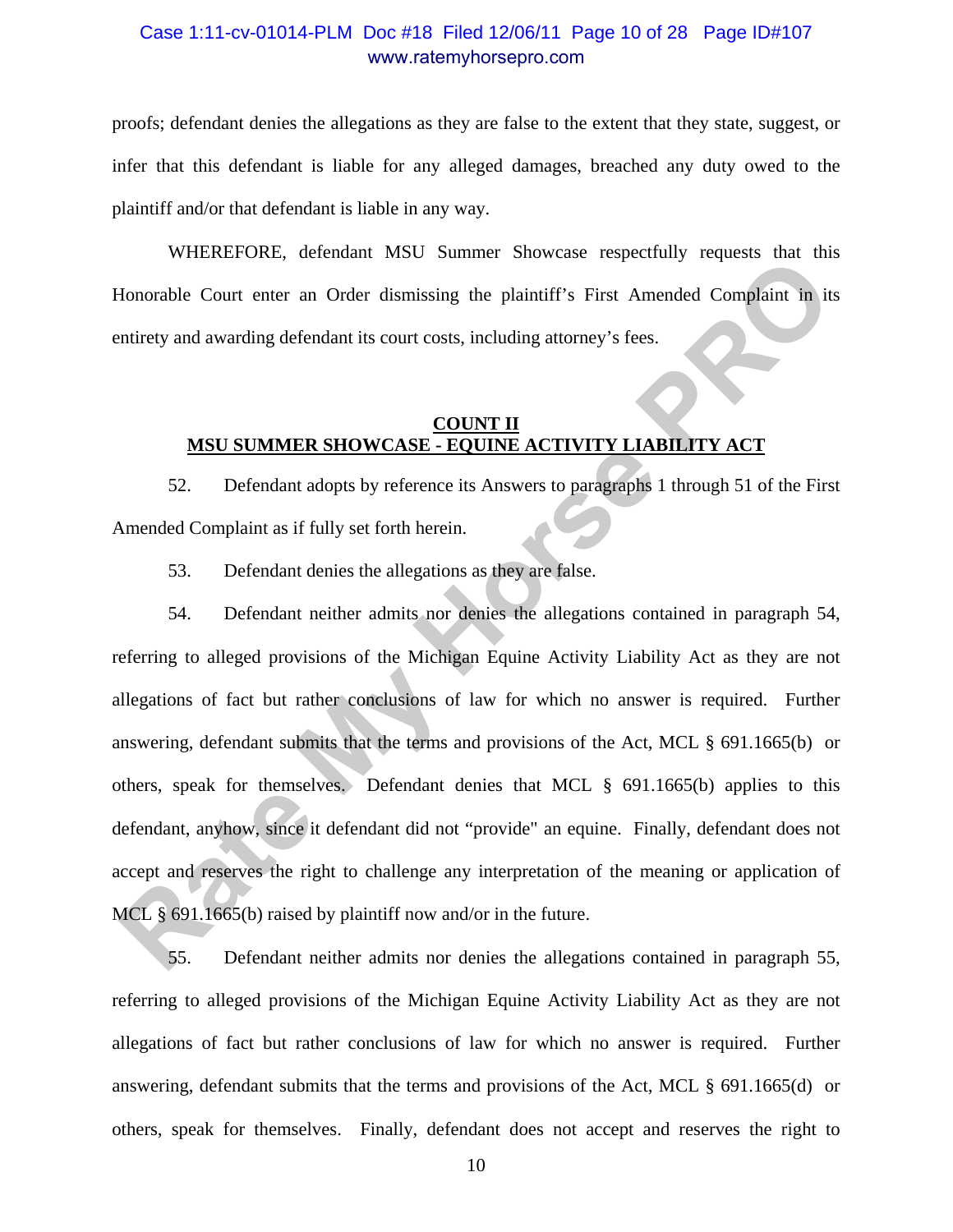### Case 1:11-cv-01014-PLM Doc #18 Filed 12/06/11 Page 11 of 28 Page ID#108 www.ratemyhorsepro.com

challenge any interpretation of the meaning or application of MCL § 691.1665(d) raised by plaintiff now and/or in the future.

56. Defendant neither admits nor denies the allegations contained in paragraph 56, referring to alleged legal duties and/or breaches of duties applicable to the show or its management as they are not allegations of fact but, rather, conclusions of law for which no answer is required. Further answering, defendant denies the allegations as they are false to the extent that they state, suggest, or infer that defendant breached or violated any legal duties.

57. Defendant neither admits nor denies the allegations contained in paragraph 57, including sub-parts (a) through (e), referring to alleged breaches of duties applicable to the show or its management as they are not allegations of fact but, rather, conclusions of law for which no answer is required. Further answering, defendant denies the allegations as they are false to the extent that they state, suggest, or infer that defendant breached or violated any legal duties.

58. Defendant neither admits nor denies the allegations contained in paragraph 58, referring to "as a direct and proximate result of one or more of the foregoing negligent acts and/or omissions of defendant" as they are not allegations of fact but rather conclusions of law for which no answer is required. Further answering, defendant denies the allegations as they are false to the extent that they state, suggest, or infer that defendant violated any legal duties or committed any negligent or unlawful acts or omissions. Finally, defendant neither admits nor denies the allegations regarding plaintiff's alleged damages as defendant is without sufficient knowledge and information to form a belief as to the truth thereof but leaves plaintiff to her proofs; defendant denies the allegations as they are false to the extent that they state, suggest, or infer that this defendant is liable for any alleged damages, breached any duty owed to the plaintiff and/or that defendant is liable in any way. Extring to analyst eigen otracs amoto breatenes or otracs applicant to the anothelic management as they are not allegations of fact but, rather, conclusions of law for which nears weris required. Further answering, defenda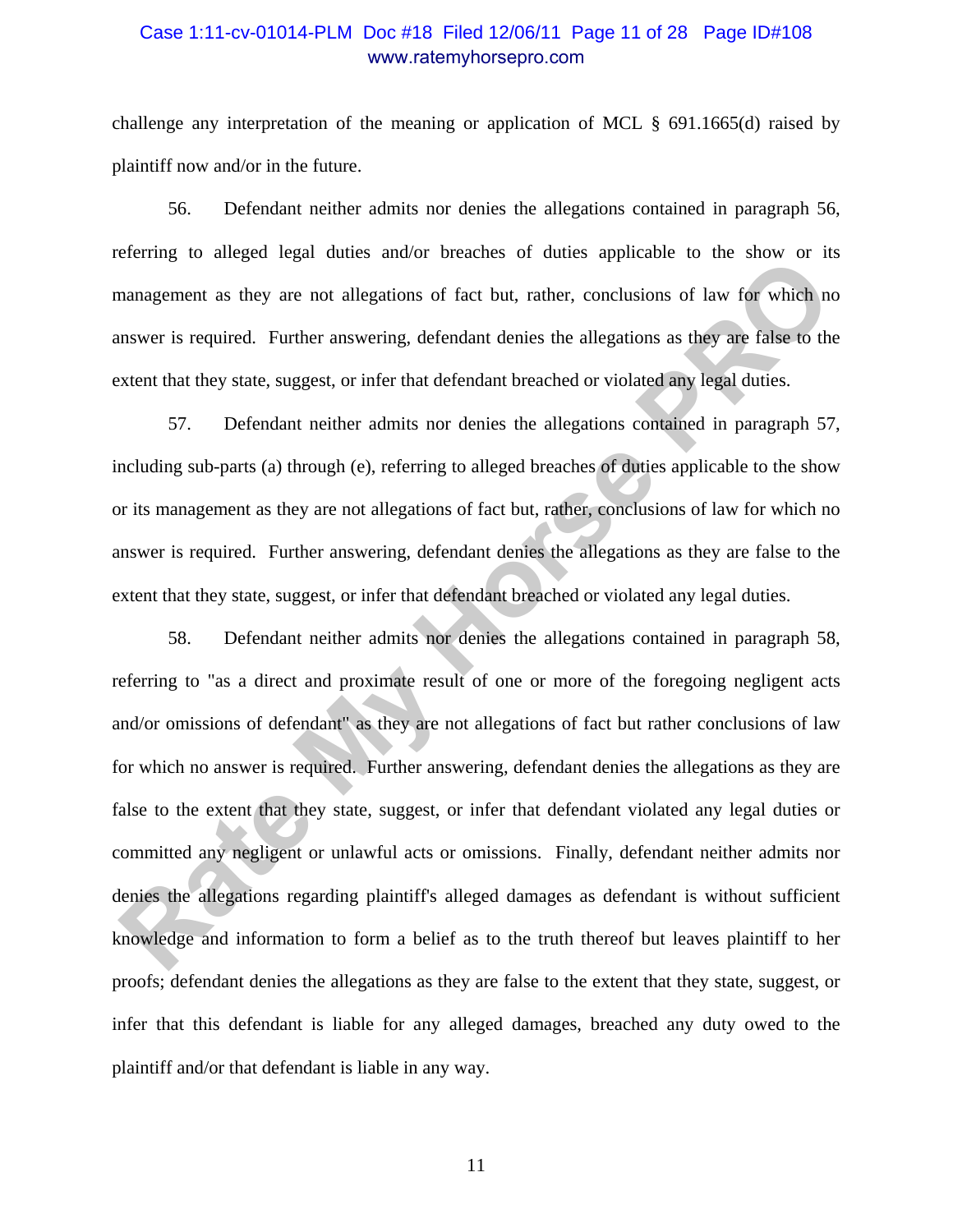### Case 1:11-cv-01014-PLM Doc #18 Filed 12/06/11 Page 12 of 28 Page ID#109 www.ratemyhorsepro.com

 WHEREFORE, defendant MSU Summer Showcase respectfully requests that this Honorable Court enter an Order dismissing the plaintiff's First Amended Complaint in its entirety and awarding defendant its court costs, including attorney's fees.

#### **COUNT III MICHIGAN STATE UNIVERSITY - NEGLIGENCE**

59. Defendant adopts by reference its Answers to paragraphs 1 through 58 of the First Amended Complaint as if fully set forth herein. Defendant, in particular but not by way of limitation, adopts by reference its Answers to paragraphs 1 through 58 of the First Amended Complaint as applicable to all allegations against co-defendant Michigan State University. **EXECT THE STATE UNIVERSITY - NEGLIGENCE**<br>
59. Defendant adopts by reference its Answers to paragraphs 1 through 58 of the First<br>
Amended Complaint as if fully set forth herein. Defendant, in particular but not by way o<br>
i

60. Defendant neither admits nor denies the allegations in paragraph 60 of the First Amended Complaint as they are asserted against a different party, Michigan State University, a Michigan corporation, and, as pled, have no application to this defendant.

61. Defendant neither admits nor denies the allegations in paragraph 61 of the First Amended Complaint as they are asserted against a different party, Michigan State University, a Michigan corporation, and, as pled, have no application to this defendant.

62. Defendant neither admits nor denies the allegations in paragraph 62 of the First Amended Complaint as they are asserted against a different party, Michigan State University, a Michigan corporation, and, as pled, have no application to this defendant.

WHEREFORE, defendant MSU Summer Showcase respectfully requests that this Honorable Court enter an Order dismissing the plaintiff's First Amended Complaint in its entirety and awarding defendant its court costs, including attorney's fees.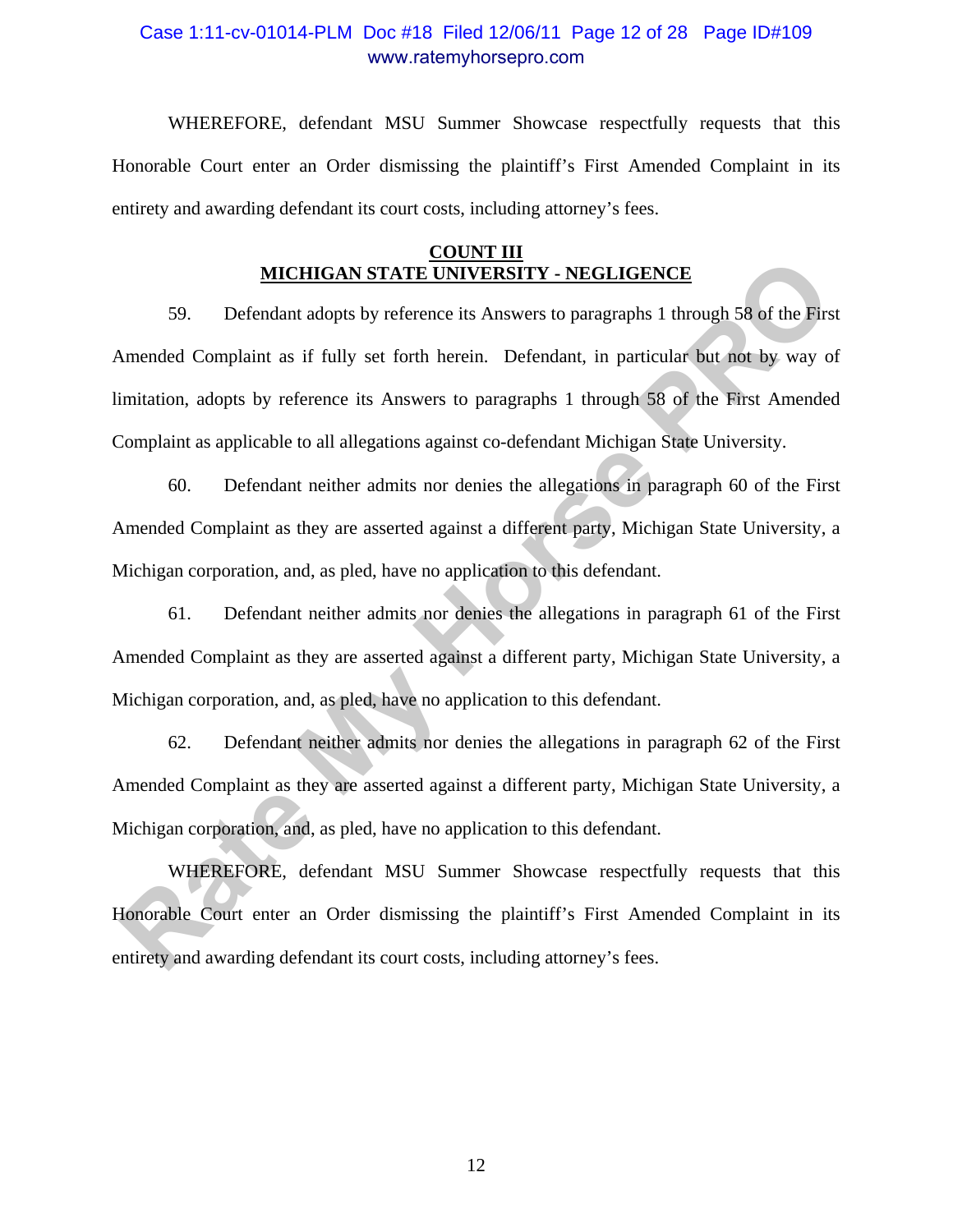### Case 1:11-cv-01014-PLM Doc #18 Filed 12/06/11 Page 13 of 28 Page ID#110 www.ratemyhorsepro.com

#### **COUNT IV MICHIGAN STATE UNIVERSITY - EQUINE ACTIVITY LIABILITY ACT**

63. This Defendant adopts by reference its Answers to paragraphs 1 through 62 of the First Amended Complaint as if fully set forth herein. Defendant, in particular but not by way of limitation, adopts by reference its Answers to paragraphs 1 through 58 of the First Amended Complaint as applicable to all allegations against co-defendant Michigan State University.

64. Defendant neither admits nor denies the allegations in paragraph 64 of the First Amended Complaint as they are asserted against a different party, Michigan State University, a Michigan corporation, and, as pled, have no application to this defendant.

65. Defendant neither admits nor denies the allegations in paragraph 65 of the First Amended Complaint as they are asserted against a different party, Michigan State University, a Michigan corporation, and, as pled, have no application to this defendant.

66. Defendant neither admits nor denies the allegations in paragraph 66 of the First Amended Complaint as they are asserted against a different party, Michigan State University, a Michigan corporation, and, as pled, have no application to this defendant.

67. Defendant neither admits nor denies the allegations in paragraph 67 of the First Amended Complaint as they are asserted against a different party, Michigan State University, a Michigan corporation, and, as pled, have no application to this defendant.

68. Defendant neither admits nor denies the allegations in paragraph 68 of the First Amended Complaint as they are asserted against a different party, Michigan State University, a Michigan corporation, and, as pled, have no application to this defendant. imitation, adopts by reference its Answers to paragraphs 1 through 58 of the First Amended<br>
Complaint as applicable to all allegations against co-defendant Michigan State University.<br>
64. Defendant neither admits nor denie

69. Defendant neither admits nor denies the allegations in paragraph 69 of the First Amended Complaint as they are asserted against a different party, Michigan State University, a Michigan corporation, and, as pled, have no application to this defendant.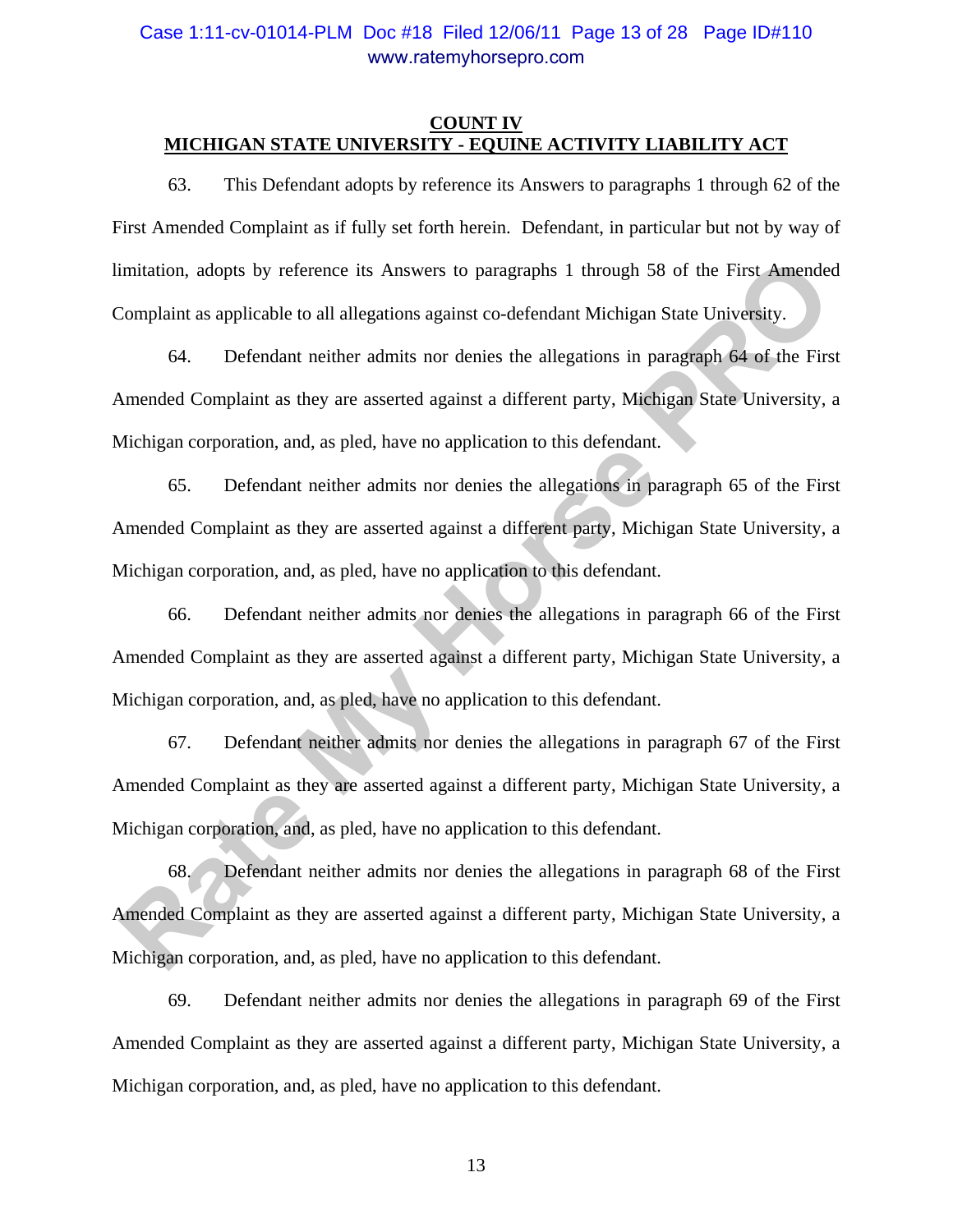### Case 1:11-cv-01014-PLM Doc #18 Filed 12/06/11 Page 14 of 28 Page ID#111 www.ratemyhorsepro.com

WHEREFORE, defendant MSU Summer Showcase respectfully requests that this Honorable Court enter an Order dismissing the plaintiff's First Amended Complaint in its entirety and awarding defendant its court costs, including attorney's fees.

#### **COUNT V A. KRISTINA BURKHART - NEGLIGENCE**

70. Defendant adopts by reference its Answers to paragraphs 1 through 69 of the First Amended Complaint as if fully set forth herein. Defendant, in particular but not by way of limitation, adopts by reference its Answers to paragraphs 1 through 58 of the First Amended Complaint as applicable to all allegations against co-defendant A. Kristiina Burkhart. **A. KRISTINA BURKHART - NEGLIGENCE**<br>
70. Defendant adopts by reference its Answers to paragraphs 1 through 69 of the First<br>
Numeraled Complaint as if fully set forth herein. Defendant, in particular but not by way o<br>
imita

71. Defendant neither admits nor denies the allegations in paragraph 71 of the First Amended Complaint as they are asserted against a different party, A. Kriistina Burkhart, and, as pled, have no application to this defendant.

72. Defendant neither admits nor denies the allegations in paragraph 72 of the First Amended Complaint as they are asserted against a different party, A. Kriistina Burkhart, and, as pled, have no application to this defendant.

73. Defendant neither admits nor denies the allegations in paragraph 73 of the First Amended Complaint as they are asserted against a different party, A. Kriistina Burkhart, and, as pled, have no application to this defendant.

WHEREFORE, defendant MSU Summer Showcase respectfully requests that this Honorable Court enter an Order dismissing the plaintiff's First Amended Complaint in its entirety and awarding defendant its court costs, including attorney's fees.

#### **COUNT VI A. KRISTINA BURKHART - EQUINE ACTIVITY LIABILITY ACT**

74. Defendant adopts by reference its Answers to paragraphs 1 through 73 of the First Amended Complaint as if fully set forth herein. Defendant, in particular but not by way of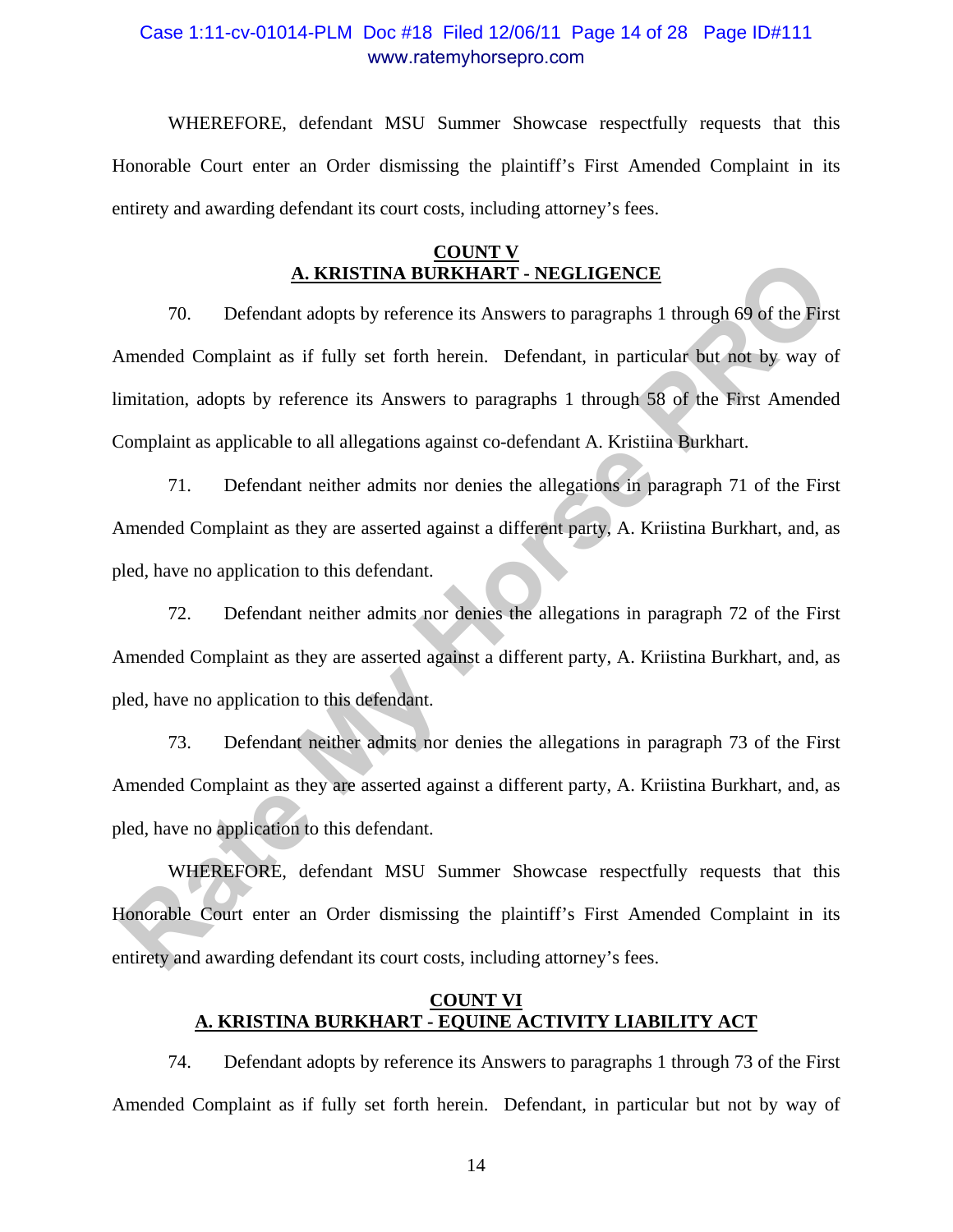### Case 1:11-cv-01014-PLM Doc #18 Filed 12/06/11 Page 15 of 28 Page ID#112 www.ratemyhorsepro.com

limitation, adopts by reference its Answers to paragraphs 1 through 58 of the First Amended Complaint as applicable to all allegations against co-defendant A. Kriistina Burkhart.

75. Defendant neither admits nor denies the allegations in paragraph 75 of the First Amended Complaint as they are asserted against a different party, A. Kriistina Burkhart, and, as pled, have no application to this defendant.

76. Defendant neither admits nor denies the allegations in paragraph 76 of the First Amended Complaint as they are asserted against a different party, A. Kriistina Burkhart, and, as pled, have no application to this defendant.

77. Defendant neither admits nor denies the allegations in paragraph 77 of the First Amended Complaint as they are asserted against a different party, A. Kriistina Burkhart, and, as pled, have no application to this defendant. mented Complaint as they are asserted against a officient platy, *Kr. Kritishin Borkman inclused*, they are original relations for the distance of the distancement of the distancement of Complaint as they are asserted agai

78. Defendant neither admits nor denies the allegations in paragraph 78 of the First Amended Complaint as they are asserted against a different party, A. Kriistina Burkhart, and, as pled, have no application to this defendant.

79. Defendant neither admits nor denies the allegations in paragraph 79 of the First Amended Complaint as they are asserted against a different party, A. Kriistina Burkhart, and, as pled, have no application to this defendant.

80. Defendant neither admits nor denies the allegations in paragraph 80 of the First Amended Complaint as they are asserted against a different party, A. Kriistina Burkhart, and, as pled, have no application to this defendant.

81. Defendant neither admits nor denies the allegations in paragraph 81 of the First Amended Complaint as they are asserted against a different party, A. Kriistina Burkhart, and, as pled, have no application to this defendant.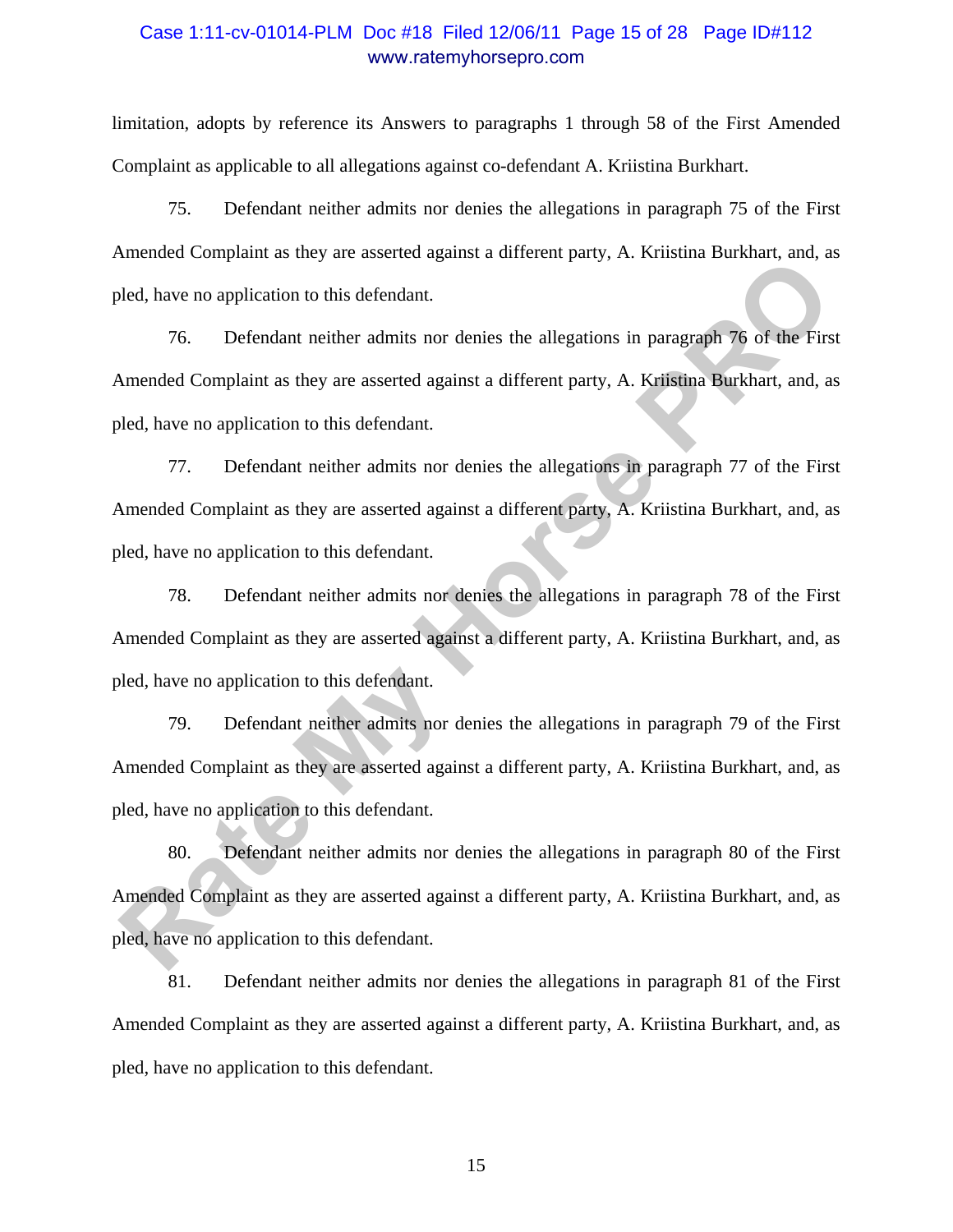### Case 1:11-cv-01014-PLM Doc #18 Filed 12/06/11 Page 16 of 28 Page ID#113 www.ratemyhorsepro.com

82. Defendant neither admits nor denies the allegations in paragraph 82 of the First Amended Complaint as they are asserted against a different party, A. Kriistina Burkhart, and, as pled, have no application to this defendant.

WHEREFORE, defendant MSU Summer Showcase respectfully requests that this Honorable Court enter an Order dismissing the plaintiff's First Amended Complaint in its entirety and awarding defendant its court costs, including attorney's fees.

#### **COUNT VII CLASSICALA FARM, INC. - NEGLIGENCE**

83. Defendant adopts by reference its Answers to paragraphs 1 through 82 of the First Amended Complaint as if fully set forth herein. Defendant, in particular but not by way of limitation, adopts by reference its Answers to paragraphs 1 through 58 of the First Amended Complaint as applicable to all allegations against co-defendant Classicala Farm, Inc. Francel Ord, becausal Pinote Distribution Proposes can uniformated Complaint in its<br> **Rate My Horse Proposes** (COUNT **VIII**) and awarding defendant its court costs, including attorney's fees.<br> **CLASSICALA FARM, INC.** - NEG

84. Defendant neither admits nor denies the allegations in paragraph 84 of the First Amended Complaint as they are asserted against a different party, Classicala Farm, Inc., and, as pled, have no application to this defendant.

85. Defendant neither admits nor denies the allegations in paragraph 85 of the First Amended Complaint as they are asserted against a different party, Classicala Farm, Inc., and, as pled, have no application to this defendant.

86. Defendant neither admits nor denies the allegations in paragraph 86 of the First Amended Complaint as they are asserted against a different party, Classicala Farm, Inc., and, as pled, have no application to this defendant.

WHEREFORE, defendant MSU Summer Showcase respectfully requests that this Honorable Court enter an Order dismissing the plaintiff's First Amended Complaint in its entirety and awarding defendant its court costs, including attorney's fees.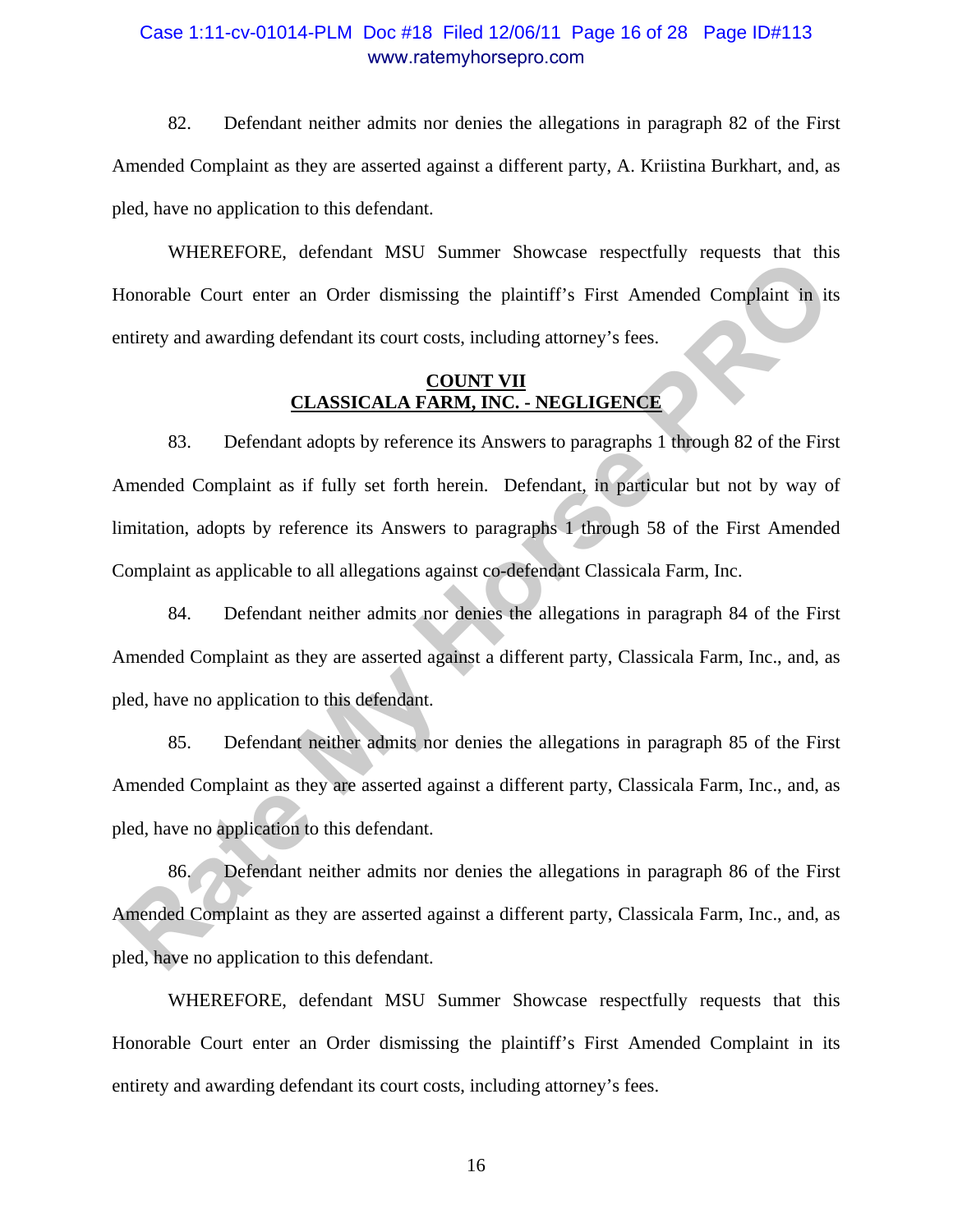### Case 1:11-cv-01014-PLM Doc #18 Filed 12/06/11 Page 17 of 28 Page ID#114 www.ratemyhorsepro.com

#### **COUNT VIII CLASSICALA FARM, INC. - EQUINE ACTIVITY LIABILITY ACT**

87. Defendant adopts by reference its Answers to paragraphs 1 through 86 of the First Amended Complaint as if fully set forth herein. Defendant, in particular but not by way of limitation, adopts by reference its Answers to paragraphs 1 through 58 of the First Amended Complaint as applicable to all allegations against co-defendant Classicala Farm, Inc.

88. Defendant neither admits nor denies the allegations in paragraph 88 of the First Amended Complaint as they are asserted against a different party, Classicala Farm, Inc., and, as pled, have no application to this defendant.

89. Defendant neither admits nor denies the allegations in paragraph 89 of the First Amended Complaint as they are asserted against a different party, Classicala Farm, Inc., and, as pled, have no application to this defendant. mitation, adopts by reference its Answers to paragraphs 1 through 58 of the First Amended<br>
Complaint as applicable to all allegations against co-defendant Classicala Farm, Inc.<br>
88. Defendant neither admits nor denies the

90. Defendant neither admits nor denies the allegations in paragraph 90 of the First Amended Complaint as they are asserted against a different party, Classicala Farm, Inc., and, as pled, have no application to this defendant.

91. Defendant neither admits nor denies the allegations in paragraph 91 of the First Amended Complaint as they are asserted against a different party, Classicala Farm, Inc., and, as pled, have no application to this defendant.

92. Defendant neither admits nor denies the allegations in paragraph 92 of the First Amended Complaint as they are asserted against a different party, Classicala Farm, Inc., and, as pled, have no application to this defendant.

93. Defendant neither admits nor denies the allegations in paragraph 93 of the First Amended Complaint as they are asserted against a different party, Classicala Farm, Inc., and, as pled, have no application to this defendant.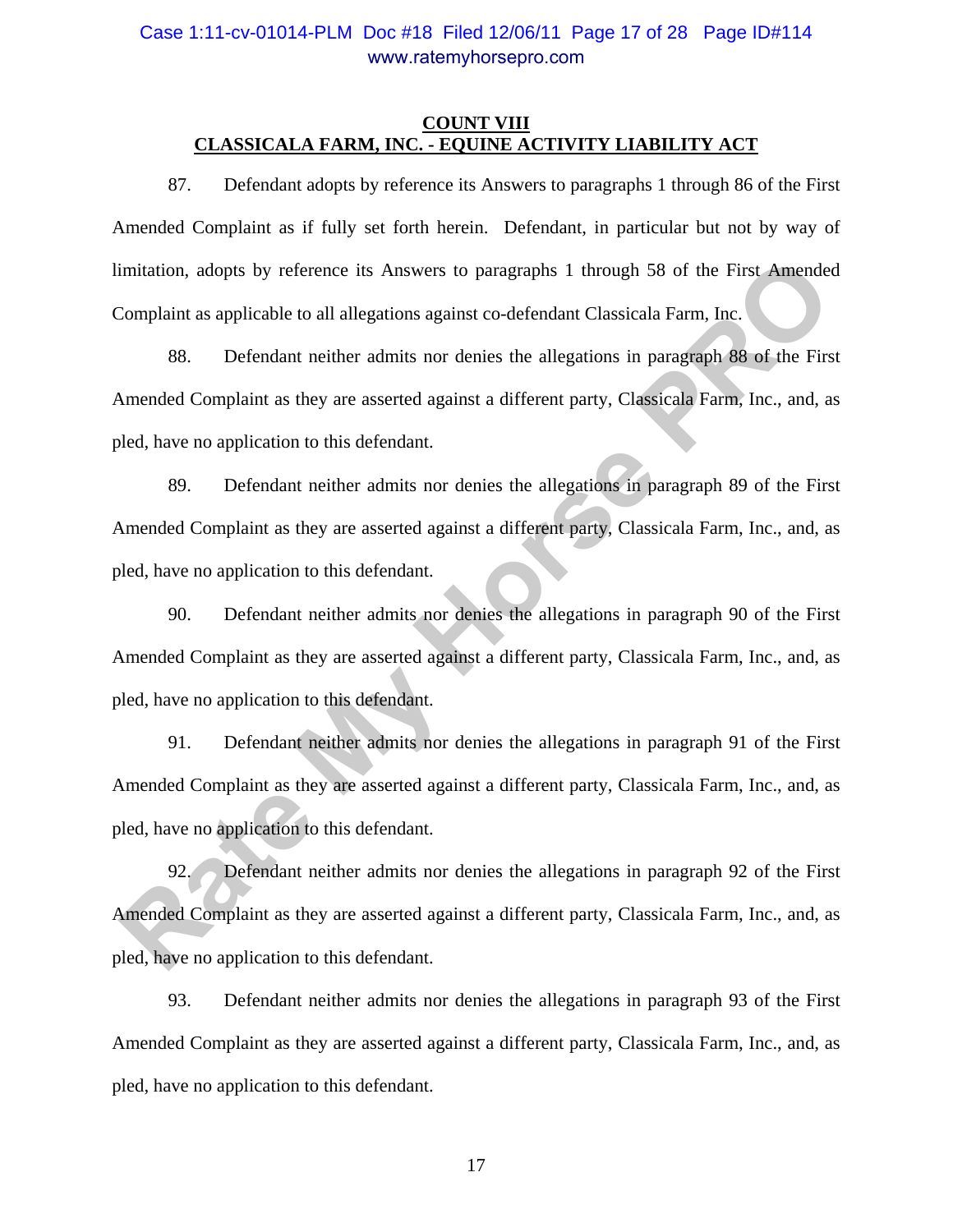### Case 1:11-cv-01014-PLM Doc #18 Filed 12/06/11 Page 18 of 28 Page ID#115 www.ratemyhorsepro.com

94. Defendant neither admits nor denies the allegations in paragraph 94 of the First Amended Complaint as they are asserted against a different party, Classicala Farm, Inc., and, as pled, have no application to this defendant.

95. Defendant neither admits nor denies the allegations in paragraph 95 of the First Amended Complaint as they are asserted against a different party, Classicala Farm, Inc., and, as pled, have no application to this defendant.

WHEREFORE, defendant MSU Summer Showcase respectfully requests that this Honorable Court enter an Order dismissing the plaintiff's First Amended Complaint in its entirety and awarding defendant its court costs, including attorney's fees.

#### **COUNT IX HOLLY BORDEAU - NEGLIGENCE**

96. Defendant adopts by reference its Answers to paragraphs 1 through 95 of the First Amended Complaint as if fully set forth herein. Defendant, in particular but not by way of limitation, adopts by reference its Answers to paragraphs 1 through 58 of the First Amended Complaint as applicable to all allegations against co-defendant Holly Bordeau. 22. **Excellentary** tender tender of states are anogeneous in paragona 22 octies. In<br>Simended Complaint as they are asserted against a different party, Classicala Farm, Inc., and, as<br>eled, have no application to this defend

97. Defendant neither admits nor denies the allegations in paragraph 97 of the First Amended Complaint as they are asserted against a different party, Holly Bordeau, and, as pled, have no application to this defendant.

98. Defendant neither admits nor denies the allegations in paragraph 98 of the First Amended Complaint as they are asserted against a different party, Holly Bordeau, and, as pled, have no application to this defendant.

99. Defendant neither admits nor denies the allegations in paragraph 99 of the First Amended Complaint as they are asserted against a different party, Holly Bordeau, and, as pled, have no application to this defendant.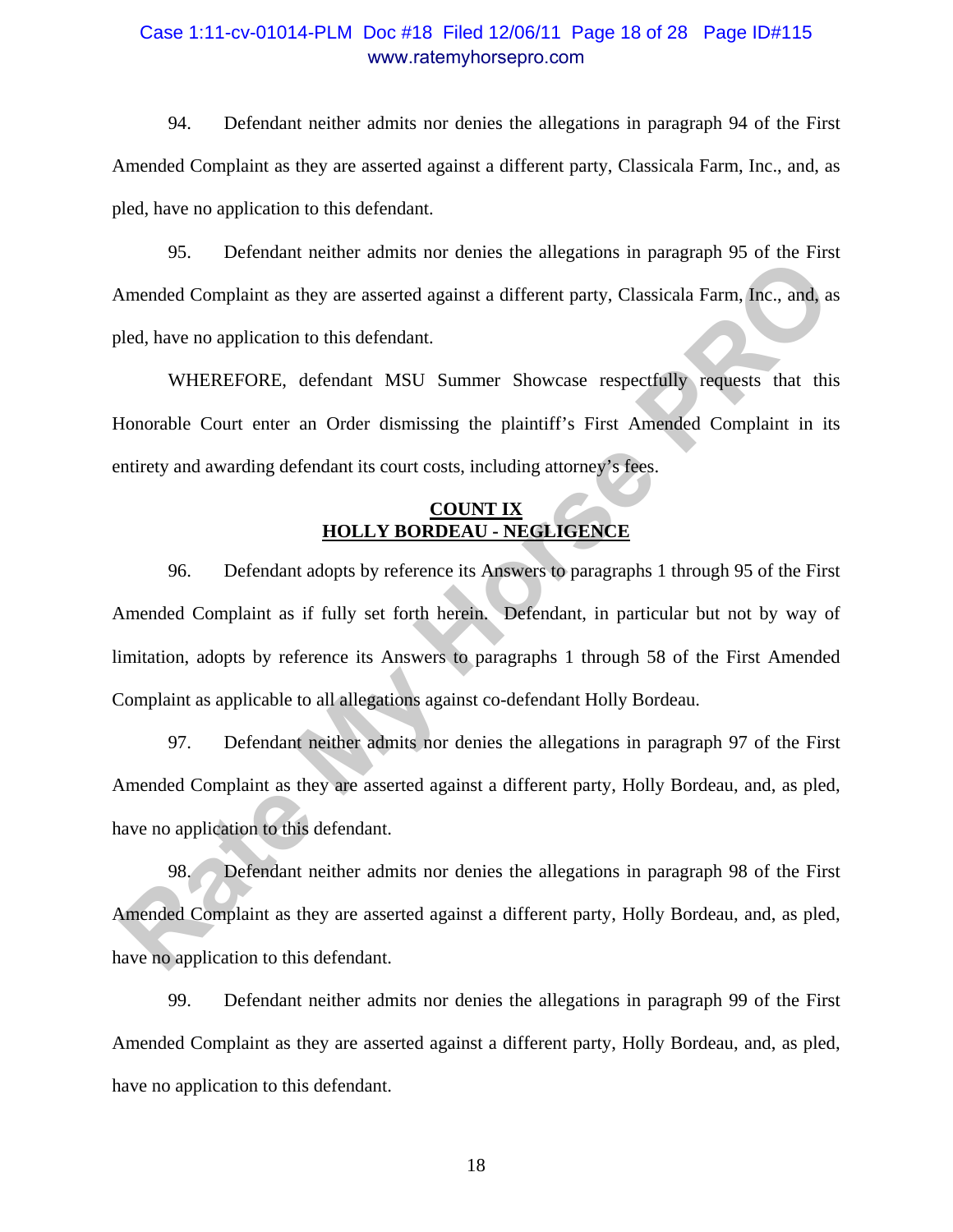### Case 1:11-cv-01014-PLM Doc #18 Filed 12/06/11 Page 19 of 28 Page ID#116 www.ratemyhorsepro.com

WHEREFORE, defendant MSU Summer Showcase respectfully requests that this Honorable Court enter an Order dismissing the plaintiff's First Amended Complaint in its entirety and awarding defendant its court costs, including attorney's fees.

#### **COUNT X HOLLY BORDEAU - EQUINE ACTIVITY LIABILITY ACT**

100. Defendant adopts by reference its Answers to paragraphs 1 through 99 of the First Amended Complaint as if fully set forth herein. Defendant, in particular but not by way of limitation, adopts by reference its Answers to paragraphs 1 through 58 of the First Amended Complaint as applicable to all allegations against co-defendant Holly Bordeau. **HOLLY BORDEAU - EQUINE ACTIVITY LIABILITY ACT**<br>100. Defendant adopts by reference its Answers to paragraphs 1 through 99 of the First<br>Amended Complaint as if fully set forth herein. Defendant, in particular but not by way

101. Defendant neither admits nor denies the allegations in paragraph 101 of the First Amended Complaint as they are asserted against a different party, Holly Bordeau, and, as pled, have no application to this defendant.

102. Defendant neither admits nor denies the allegations in paragraph 102 of the First Amended Complaint as they are asserted against a different party, Holly Bordeau, and, as pled, have no application to this defendant.

103. Defendant neither admits nor denies the allegations in paragraph 103 of the First Amended Complaint as they are asserted against a different party, Holly Bordeau, and, as pled, have no application to this defendant.

104. Defendant neither admits nor denies the allegations in paragraph 104 of the First Amended Complaint as they are asserted against a different party, Holly Bordeau, and, as pled, have no application to this defendant.

105. Defendant neither admits nor denies the allegations in paragraph 105 of the First Amended Complaint as they are asserted against a different party, Holly Bordeau, and, as pled, have no application to this defendant.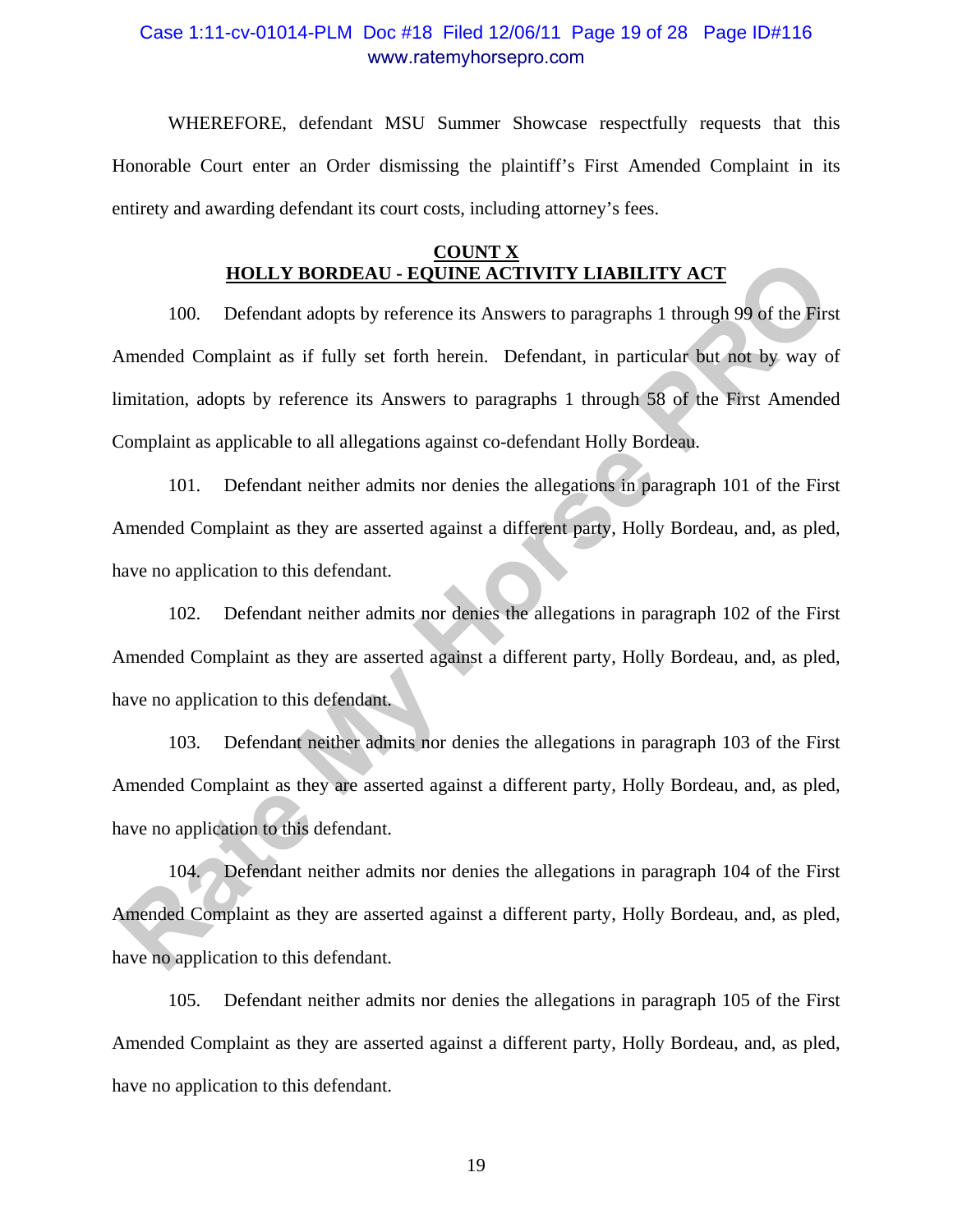### Case 1:11-cv-01014-PLM Doc #18 Filed 12/06/11 Page 20 of 28 Page ID#117 www.ratemyhorsepro.com

106. Defendant neither admits nor denies the allegations in paragraph 106 of the First Amended Complaint as they are asserted against a different party, Holly Bordeau, and, as pled, have no application to this defendant.

107. Defendant neither admits nor denies the allegations in paragraph 107 of the First Amended Complaint as they are asserted against a different party, Holly Bordeau, and, as pled, have no application to this defendant.

108. Defendant neither admits nor denies the allegations in paragraph 108 of the First Amended Complaint as they are asserted against a different party, Holly Bordeau, and, as pled, have no application to this defendant.

WHEREFORE, defendant MSU Summer Showcase respectfully requests that this Honorable Court enter an Order dismissing the plaintiff's First Amended Complaint in its entirety and awarding defendant its court costs, including attorney's fees.

#### **COUNT XI JUDY YELSKY, As Mother and Next Friend of SKYE YELSY WILLIAMS - NEGLIGENCE**

109. Defendant adopts by reference its Answers to paragraphs 1 through 108 of the First Amended Complaint as if fully set forth herein. Defendant, in particular but not by way of limitation, adopts by reference its Answers to paragraphs 1 through 58 of the First Amended Complaint as applicable to all allegations against co-defendant Judy Yelsky. From Members and the state and the state and space and space and space of the First Amended Complaint as they are asserted against a different party, Holly Bordeau, and, as pled<br>ave no application to this defendant.<br>
108.

110. Defendant neither admits nor denies the allegations in paragraph 110 of the First Amended Complaint as they are asserted against a different party, Judy Yelsky, as Mother and Next Friend of Skye Yelsky Williams, and, as pled, have no application to this defendant.

111. Defendant neither admits nor denies the allegations in paragraph 111 of the First Amended Complaint as they are asserted against a different party, Judy Yelsky, as Mother and Next Friend of Skye Yelsky Williams, and, as pled, have no application to this defendant.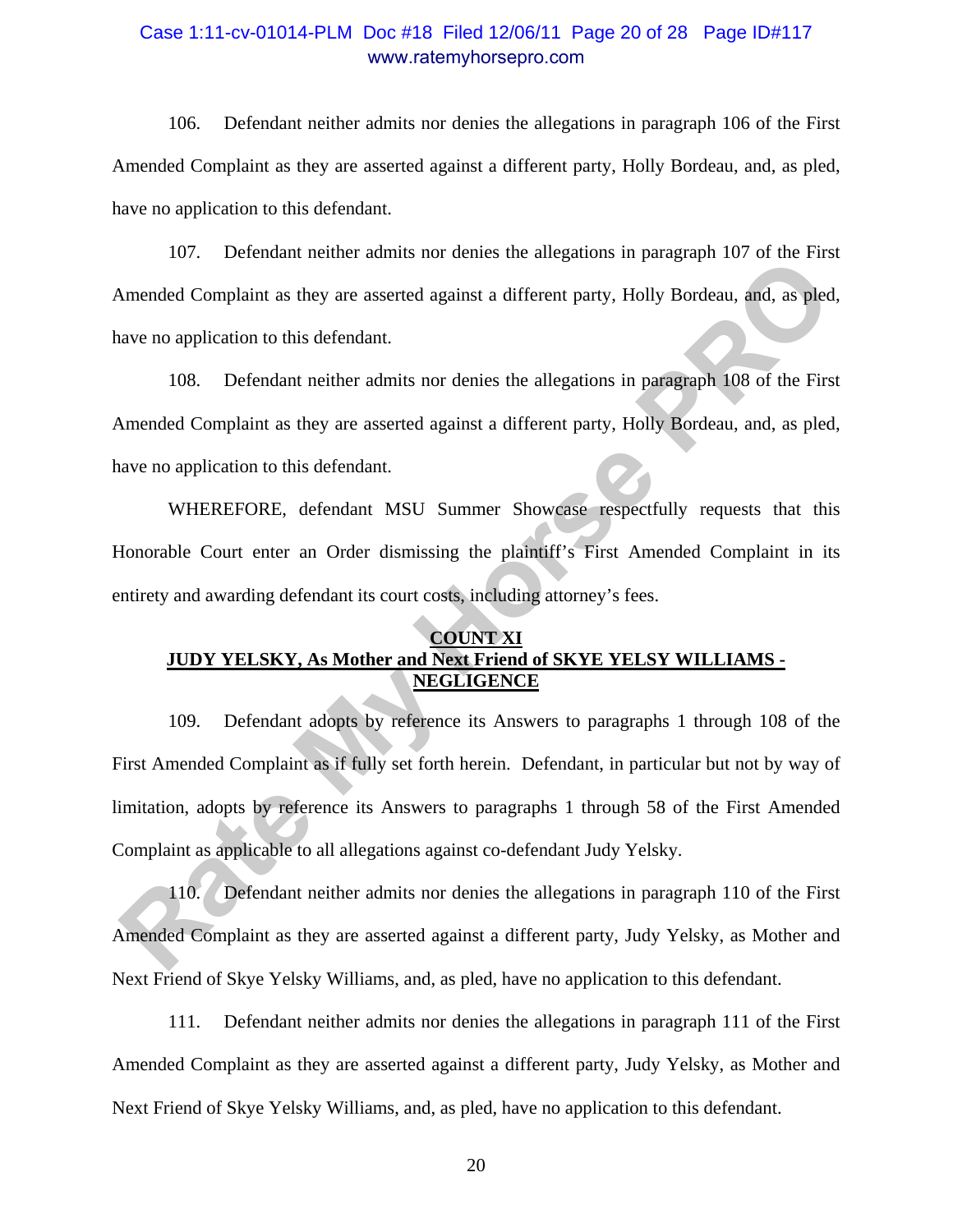### Case 1:11-cv-01014-PLM Doc #18 Filed 12/06/11 Page 21 of 28 Page ID#118 www.ratemyhorsepro.com

112. Defendant neither admits nor denies the allegations in paragraph 112 of the First Amended Complaint as they are asserted against a different party, Judy Yelsky, as Mother and Next Friend of Skye Yelsky Williams, and, as pled, have no application to this defendant.

WHEREFORE, defendant MSU Summer Showcase respectfully requests that this Honorable Court enter an Order dismissing the plaintiff's First Amended Complaint in its entirety and awarding defendant its court costs, including attorney's fees.

#### **COUNT XII JUDY YELSKY, As Mother and Next Friend of SKYE YELSY WILLIAMS - EQUINE ACTIVITY LIABILITY ACT**

113. This Defendant adopts by reference its Answers to paragraphs 1 through 112 of the First Amended Complaint as if fully set forth herein. Defendant, in particular but not by way of limitation, adopts by reference its Answers to paragraphs 1 through 58 of the First Amended Complaint as applicable to all allegations against co-defendant Judy Yelsky. For the Cock of the Columbia of the Columbia of the plaintiff's First Amended Complaint in its<br>
Rotation and awarding defendant its court costs, including attorney's fees.<br> **RATE ART AND MANUARY AND MANUARY ART AND MANUARY** 

114. Defendant neither admits nor denies the allegations in paragraph 114 of the First Amended Complaint as they are asserted against a different party, Judy Yelsky, as Mother and Next Friend of Skye Yelsky Williams, and, as pled, have no application to this defendant.

115. Defendant neither admits nor denies the allegations in paragraph 115 of the First Amended Complaint as they are asserted against a different party, Judy Yelsky, as Mother and Next Friend of Skye Yelsky Williams, and, as pled, have no application to this defendant.

116. Defendant neither admits nor denies the allegations in paragraph 116 of the First Amended Complaint as they are asserted against a different party, Judy Yelsky, as Mother and Next Friend of Skye Yelsky Williams, and, as pled, have no application to this defendant.

117. Defendant neither admits nor denies the allegations in paragraph 117 of the First Amended Complaint as they are asserted against a different party, Judy Yelsky, as Mother and Next Friend of Skye Yelsky Williams, and, as pled, have no application to this defendant.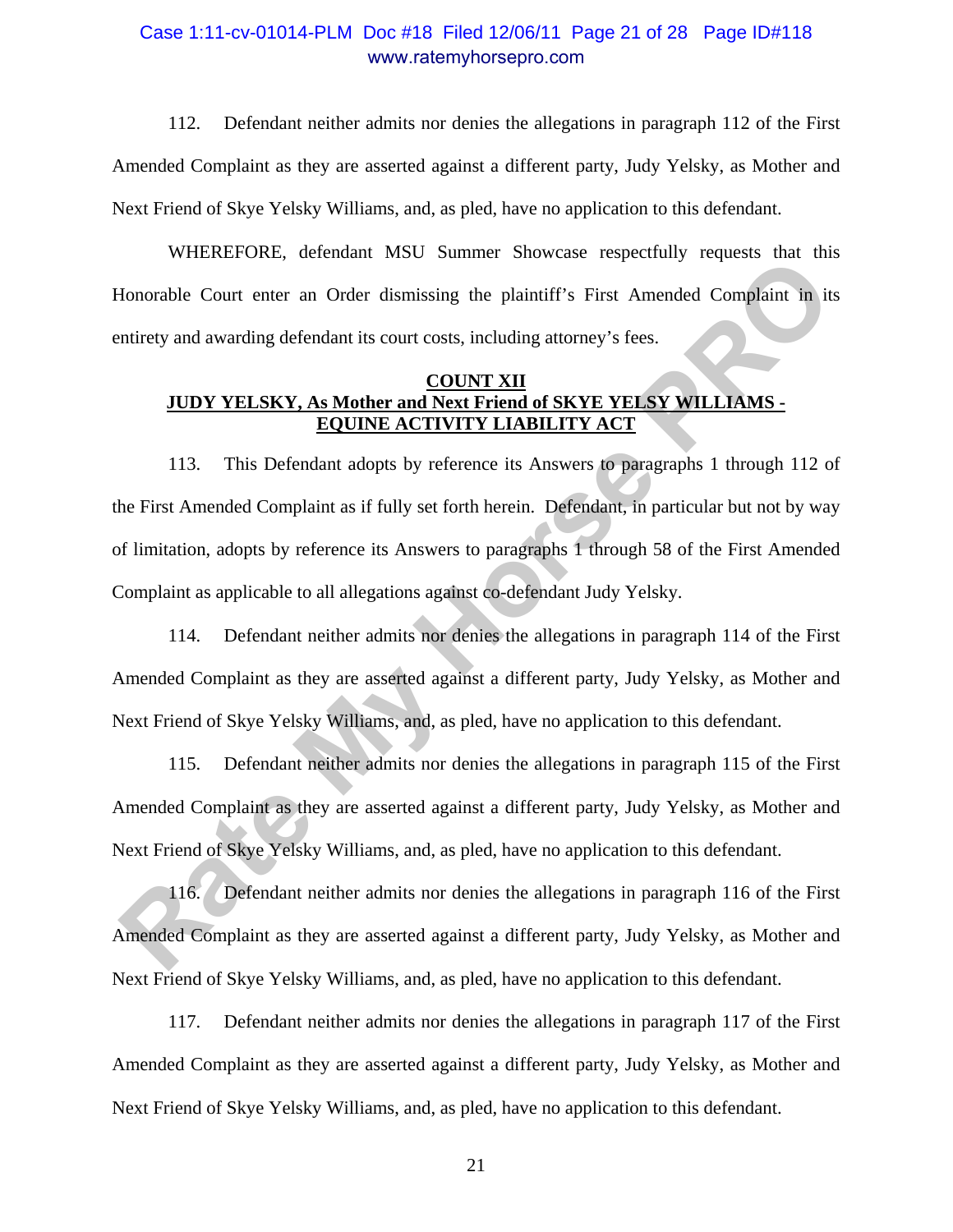### Case 1:11-cv-01014-PLM Doc #18 Filed 12/06/11 Page 22 of 28 Page ID#119 www.ratemyhorsepro.com

WHEREFORE, defendant MSU Summer Showcase respectfully requests that this Honorable Court enter an Order dismissing the plaintiff's First Amended Complaint in its entirety and awarding defendant its court costs, including attorney's fees.

#### **COUNT XIII JUDY YELSKY - NEGLIGENCE**

118. This Defendant adopts by reference its Answers to paragraphs 1 through 117 of the First Amended Complaint as if fully set forth herein. Defendant, in particular but not by way of limitation, adopts by reference its Answers to paragraphs 1 through 58 of the First Amended Complaint as applicable to all allegations against co-defendant Judy Yelsky. **<u>Rate Completion</u>** IDDY YELSKY - NEGLIGENCE<br>
118. This Defendant adopts by reference its Answers to paragraphs 1 through 117 of<br>
the First Amended Complaint as if fully set forth herein. Defendant, in particular but not b

119. Defendant neither admits nor denies the allegations in paragraph 119 of the First Amended Complaint as they are asserted against a different party, Judy Yelsky, and, as pled, have no application to this defendant.

120. Defendant neither admits nor denies the allegations in paragraph 120 of the First Amended Complaint as they are asserted against a different party, Judy Yelsky, and, as pled, have no application to this defendant.

121. Defendant neither admits nor denies the allegations in paragraph 121 of the First Amended Complaint as they are asserted against a different party, Judy Yelsky, and, as pled, have no application to this defendant.

WHEREFORE, defendant MSU Summer Showcase respectfully requests that this Honorable Court enter an Order dismissing the plaintiff's First Amended Complaint in its entirety and awarding defendant its court costs, including attorney's fees.

### **COUNT XIV JUDY YELSKY - EQUINE ACTIVITY LIABILITY ACT**

122. This Defendant adopts by reference its Answers to paragraphs 1 through 121 of the First Amended Complaint as if fully set forth herein. Defendant, in particular but not by way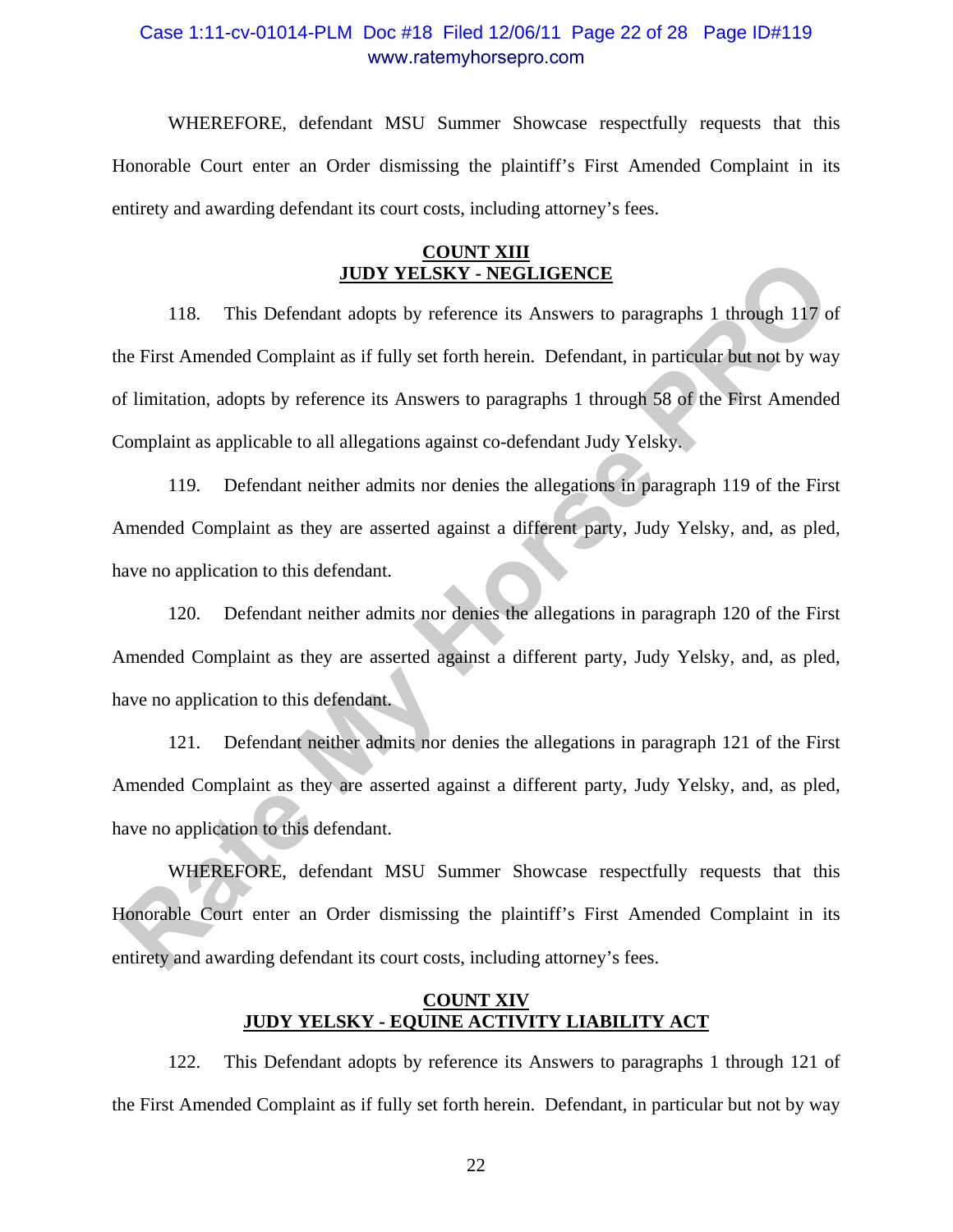### Case 1:11-cv-01014-PLM Doc #18 Filed 12/06/11 Page 23 of 28 Page ID#120 www.ratemyhorsepro.com

of limitation, adopts by reference its Answers to paragraphs 1 through 58 of the First Amended Complaint as applicable to all allegations against co-defendant Judy Yelsky.

123. Defendant neither admits nor denies the allegations in paragraph 123 of the First Amended Complaint as they are asserted against a different party, Judy Yelsky, and, as pled, have no application to this defendant.

124. Defendant neither admits nor denies the allegations in paragraph 124 of the First Amended Complaint as they are asserted against a different party, Judy Yelsky, and, as pled, have no application to this defendant.

125. Defendant neither admits nor denies the allegations in paragraph 125 of the First Amended Complaint as they are asserted against a different party, Judy Yelsky, and, as pled, have no application to this defendant. mented complication to this defendant.<br>
124. Defendant neither admits nor denies the allegations in paragraph 124 of the First<br>
21. Defendant neither admits nor denies the allegations in paragraph 124 of the First<br>
21. Def

126. Defendant neither admits nor denies the allegations in paragraph 126 of the First Amended Complaint as they are asserted against a different party, Judy Yelsky, and, as pled, have no application to this defendant.

WHEREFORE, defendant MSU Summer Showcase respectfully requests that this Honorable Court enter an Order dismissing the plaintiff's First Amended Complaint in its entirety and awarding defendant its court costs, including attorney's fees.

> FOSTER, SWIFT, COLLINS & SMITH, P.C. Attorneys for Defendant MSU Summer Showcase

Dated: December 6, 2011 By: /s/ Julie I. Fershtman Julie I. Fershtman (P 39282) Liza C. Moore (P 72240) 32300 Northwestern Highway, Suite 230 Farmington Hills, MI 48334 (248) 539-9900 jfershtman@fosterswift.com lmoore@fosterswift.com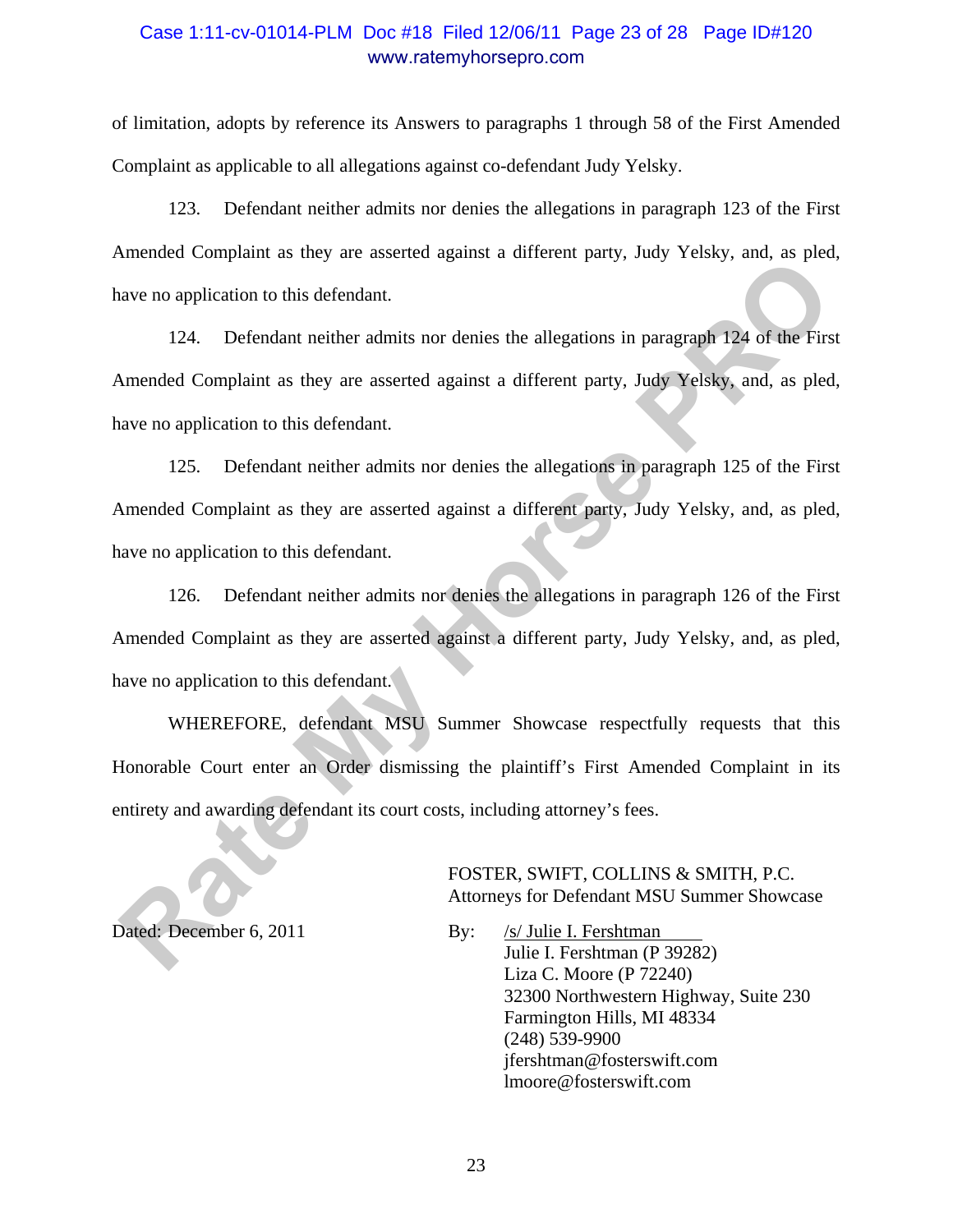#### **AFFIRMATIVE DEFENSES**

 In further answer, and by way of affirmative defense, defendant MSU Summer Showcase, by its attorneys Foster, Swift, Collins & Smith, P.C., states that it will or may reply upon the following defenses if applicable and if supported by facts to be determined through discovery:

A. Plaintiff has failed to state a claim upon which relief can be granted.

B. Plaintiff's First Amended Complaint is barred, in whole or in part, since the plaintiff assumed the risks of any or all of the activities at issue, including, *but not limited to*, the inherent risks associated with and/or inherent in the activities.

C. Plaintiff's First Amended Complaint is barred, in whole or in part, since this defendant did not breach any duties owed to plaintiff.

D. Plaintiff's First Amended Complaint is barred, in whole or in part, since it fails to plead a cause of action under the Michigan Equine Activity Liability Act, MCL § 691.1661, *et seq.*, which is the plaintiff's exclusive remedy for such an equine-related matter.

E. Plaintiff's First Amended Complaint is barred, in whole or in part, since the incident at issue arose from an "inherent risk of an equine activity" within the meaning of the Michigan Equine Activity Liability Act, MCL § 691.1661, *et seq*. France Collowing defenses if applicable and if supported by facts to be determined through<br>
Rate Sovery:<br>
A. Plaintiff has failed to state a claim upon which relief can be granted.<br>
B. Plaintiff's First Amended Complaint i

F. Plaintiff's First Amended Complaint is barred, in whole or in part, by the Michigan Equine Activity Liability Act, MCL § 691.1661, *et seq*., and defendant claims all rights, privileges, and immunities available under this statute.

G. Plaintiff's First Amended Complaint is barred, in whole or in part, since plaintiff has failed to mitigate her damages.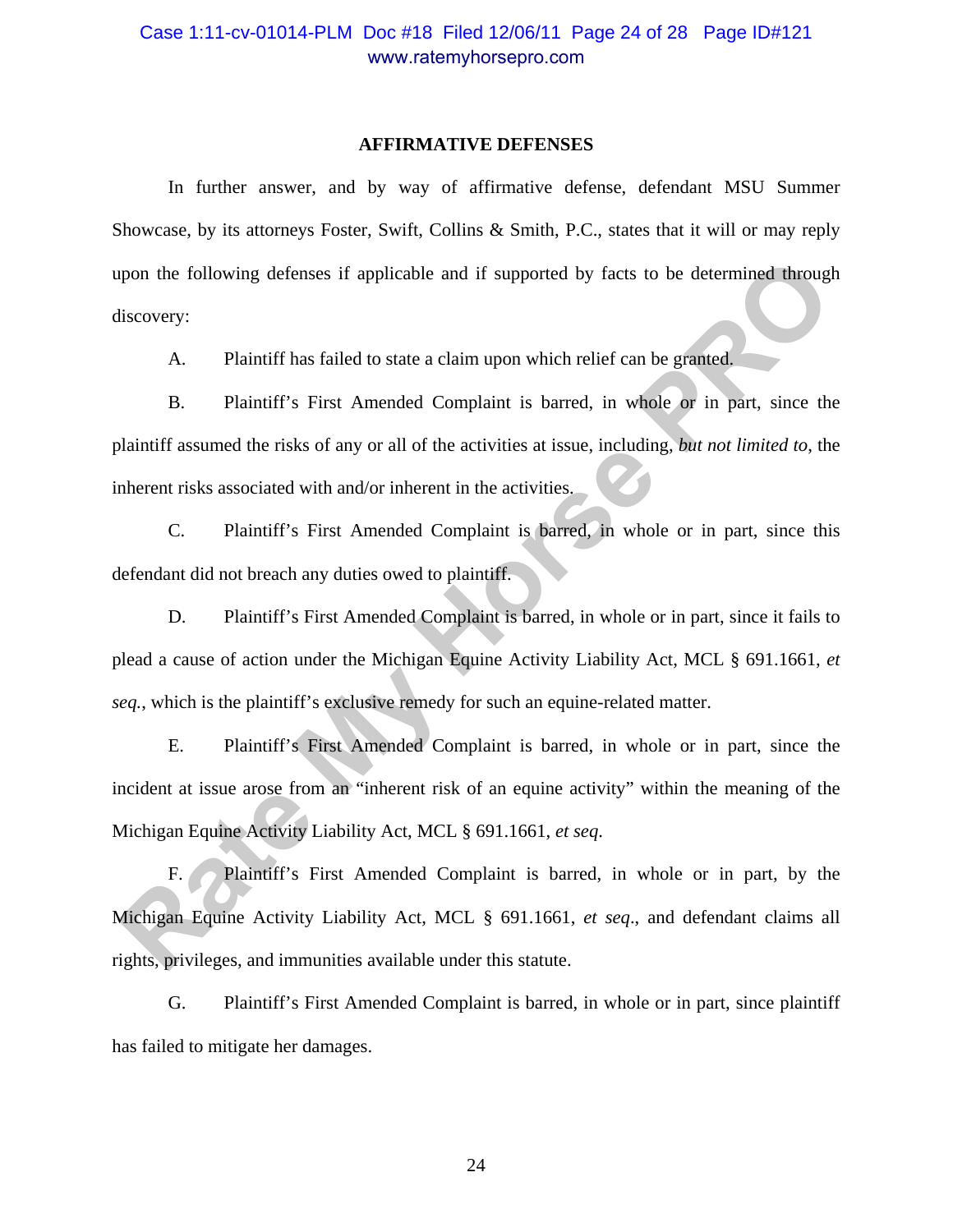### Case 1:11-cv-01014-PLM Doc #18 Filed 12/06/11 Page 25 of 28 Page ID#122 www.ratemyhorsepro.com

H. Plaintiff's First Amended Complaint is barred, in whole or in part, since the injuries and damages alleged in the First Amended Complaint were proximately caused by the sole, contributory, and/or comparative negligence or wrongdoing of the plaintiff herself.

I. Alternatively, plaintiff's First Amended Complaint is barred, in whole or in part, since damages alleged in the First Amended Complaint were proximately caused by the negligence or culpable acts of others over whom defendant has no control.

J. Plaintiff's First Amended Complaint is barred, in whole or in part, since the Arabian mare at issue, to defendant's knowledge, information, and belief, demonstrated no history of prior "vicious or dangerous" conduct and was otherwise qualified to enter the horse show class at issue; to the extent that the horse was not so qualified, that was a decision for plaintiff, as the judge to make and not that of the show management. **Rate Complete Complete Complete Complete Complete Complete Complete Complete Complete Complete Complete Complete Complete Complete Complete Complete Complete Complete Complete Complete Complete Complete Complete Complete** 

K. Plaintiff's First Amended Complaint is barred, in whole or in part, since it fails to state legally-cognizable duties breached by this defendant.

L. Plaintiff's First Amended Complaint is barred, in whole or in part, due to plaintiff's failure to prove proximate cause.

M. Plaintiff's First Amended Complaint is barred, in whole or in part, since this defendant took all reasonable precautions and measures and exercised the required degree of care.

N. Plaintiff's First Amended Complaint is barred, in whole or in part, since this defendant is entitled to indemnification from one or more parties in this case and or others not presently known to this defendant.

O. Any damages sought by plaintiff for economic loss including, but without limitation, medical expenses, rehabilitation services, loss of earnings, loss of earning capacity, or other economic loss, were paid or are payable by a collateral source and the defendant, therefore,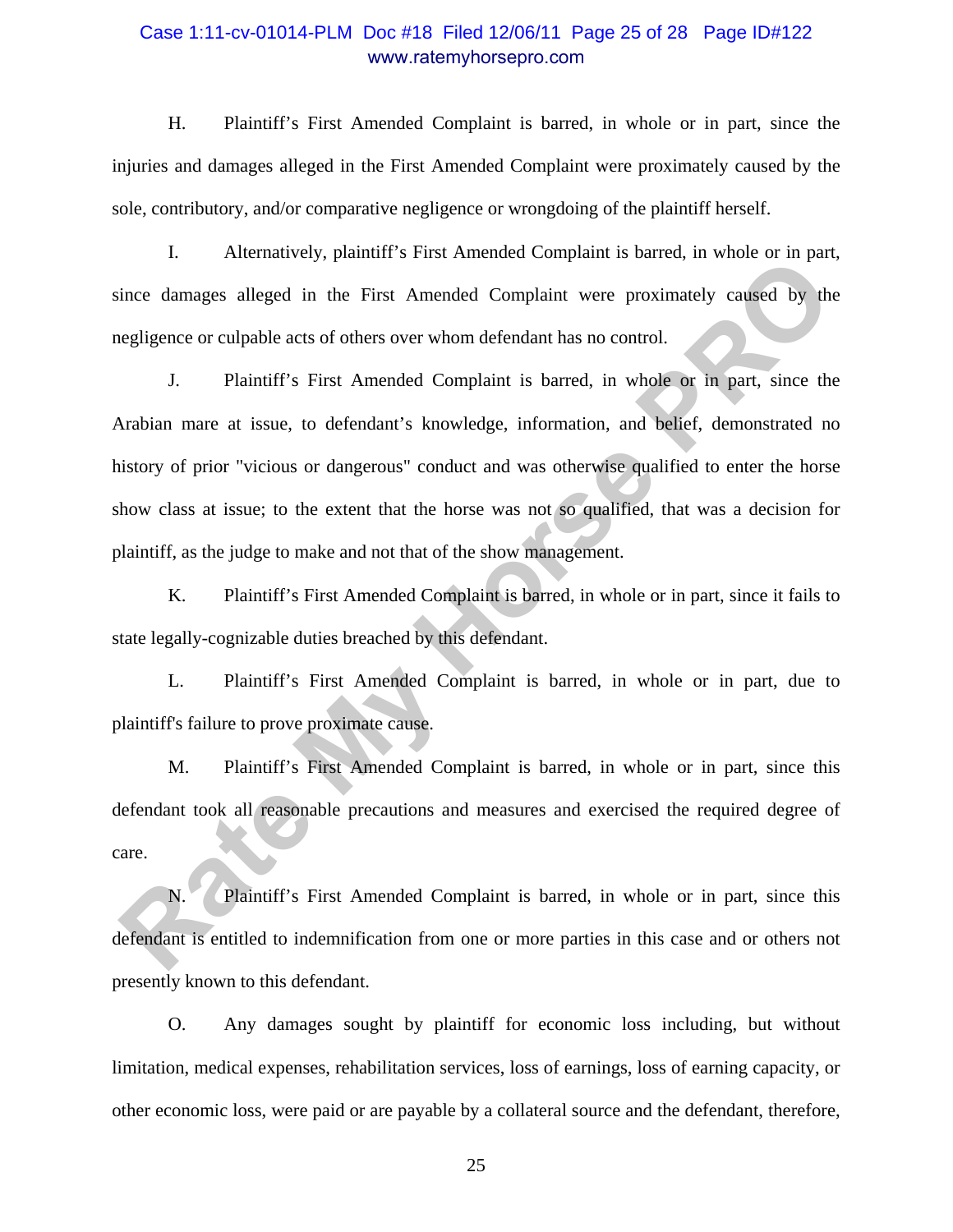### Case 1:11-cv-01014-PLM Doc #18 Filed 12/06/11 Page 26 of 28 Page ID#123 www.ratemyhorsepro.com

is entitled to a set-off or a credit for the amount of these damages in accordance with the statutes in such cases made and provided, including MCL § 600.6303. Defendant claims all rights available under all applicable collateral source rules.

P. Defendant claims all rights and privileges available under Michigan's tort reform amendments, which became effective in 1996, including, but not limited to, MCL § 600.6301, *et seq*., and Michigan Tort Reform Legislation Public Act 249 of 1996, Public Act 161 of 1995 and Public Act 222 of 1995. **Rate Associates Constant Constant Constant Constant Constant Constant Constant Constant Constant Constant Constant Constant Constant Constant Constant Constant Constant Constant Constant Constant Constant Constant Constan** 

Q. Plaintiff's First Amended Complaint is barred, in whole or in part, since plaintiff has suffered no monetary damages attributable to any alleged acts or omissions of this defendant.

R. Plaintiff's First Amended Complaint is barred, in whole or in part, because plaintiff was greater than fifty (50%) percent comparatively negligent and is barred from recovery pursuant to MCL § 600.2529.

S. Plaintiff's First Amended Complaint is barred, in whole or in part, since this defendant is entitled to immunity, including governmental immunity, qualified immunity, and/or absolute immunity.

T. Plaintiff's First Amended Complaint is barred, in whole or in part, by the equitable doctrines of laches, waiver, estoppel, and/or unclean hands.

U. Plaintiff's First Amended Complaint is barred, in whole or in part, since plaintiff may have signed a waiver or release with defendant or with an entity legally affiliated with this defendant, including but not limited to the Arabian Horse Association, U.S. Equestrian Federation, U.S. Dressage Federation, and/or others and whose provisions extend to the benefit of this defendant.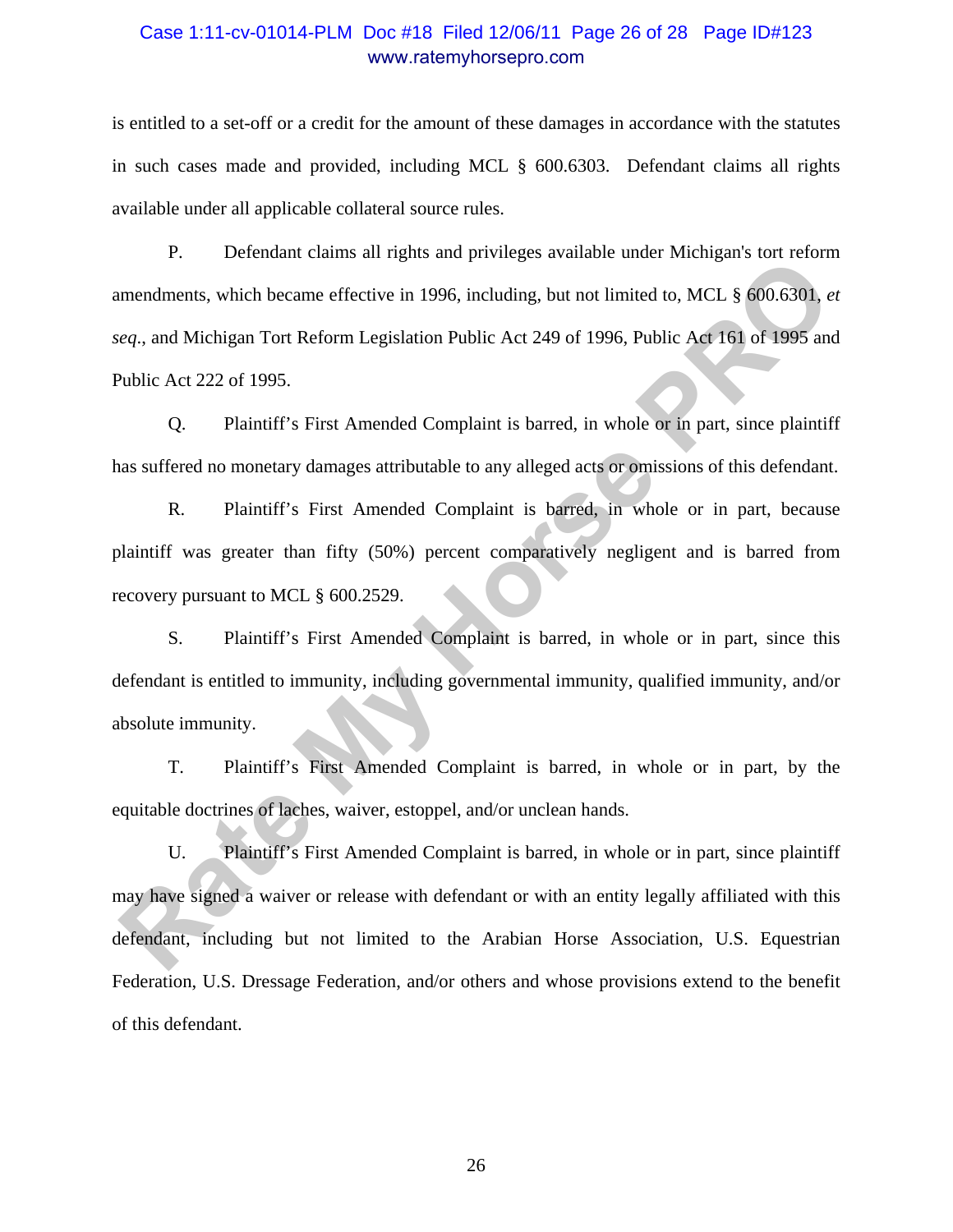# Case 1:11-cv-01014-PLM Doc #18 Filed 12/06/11 Page 27 of 28 Page ID#124 www.ratemyhorsepro.com

V. Defendant reserves the right to amend its Answer to plead further or other Affirmative Defenses after a reasonable opportunity for discovery.

> FOSTER, SWIFT, COLLINS & SMITH, P.C. Attorneys for Def. MSU Summer Showcase, only

Dated: December 6, 2011 By: /s/ Julie I. Fershtman Julie I. Fershtman (P 39282) Liza C. Moore (P 72240) 32300 Northwestern Highway, Suite 230 Farmington Hills, MI 48334 Telephone: (248) 539-9900 E-mail: jfershtman@fosterswift.com E-mail: lmoore@fosterswift.com **Rate Altoneys for Def. MSU Summer Showcase, only**<br>
Altoneys for Def. MSU Summer Showcase, only<br>
Julie I. Fershmann<br>
Julie I. Fershmann<br> *Rate 230*<br>
12200 Montwester Highway, Suite 230<br>
12200 Montwester Highway, Suite 230<br>

# **RELIANCE ON JURY DEMAND**

Defendant MSU Summer Showcase, by its attorneys Foster, Swift, Collins & Smith,

P.C., relies on the jury demand previously filed by plaintiff as applicable to all claims and defenses in this action.

 FOSTER, SWIFT, COLLINS & SMITH, P.C. Attorneys for Def. MSU Summer Showcase, only

Dated: December 6, 2011 By: /s/ Julie I. Fershtman Julie I. Fershtman (P 39282) Liza C. Moore (P 72240) 32300 Northwestern Highway, Suite 230 Farmington Hills, MI 48334 Telephone: (248) 539-9900 E-mail: jfershtman@fosterswift.com E-mail: lmoore@fosterswift.com